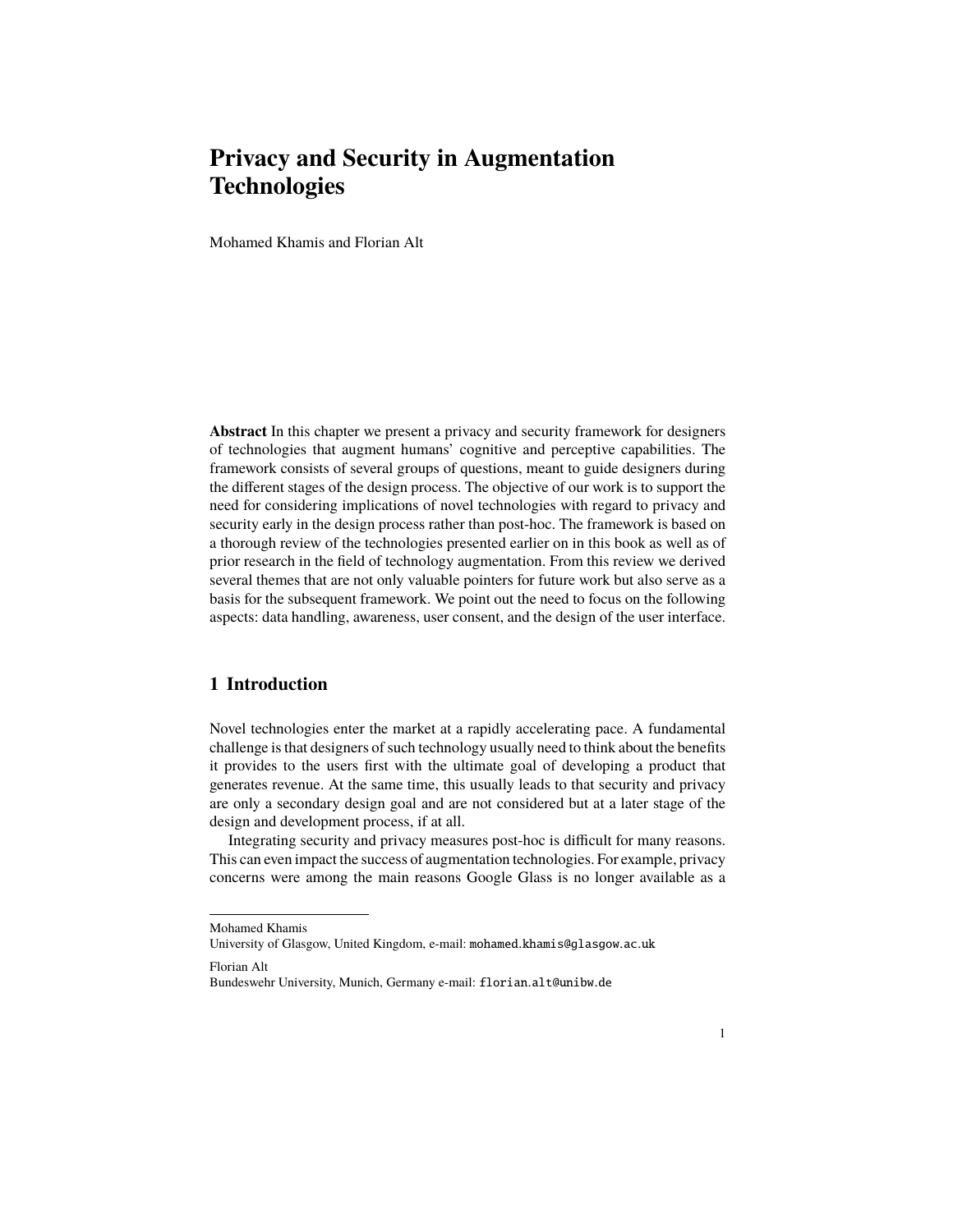consumer product. There are even several documented cases where users of Google Glass were assaulted due to privacy concerns of bystanders [1]. Another example is head-mounted displays (HMDs). By being able to track users' moves, for example, it is possible to find out if users are slow to react to information displayed on HMDs. This is sensitive information a user might not want in the hand of third parties. At the same time, Mixed Reality companies such as Oculus deliberately decided not to focus on security measures such as data encryption [2], because in their view this would lead to unnecessary complexity, which would negatively influence the experience in the first place. An attack that causes the leakage of the user's sensitive data might have significant privacy implications. For example, the fact that data on OpenSim1 is unencrypted enables attackers to steal or manipulate content and to impersonate users [3].

The aforementioned examples demonstrate the need to more carefully think about possible security and privacy implications as we design novel technologies early on in the design process. The objective of this chapter is to provide an overview of possible implications on security and privacy as we are designing technologies with the goal of augmenting human perception and cognition. In particular, we critically review state-of-the-art with the ideas presented in the previous chapters in consideration, and discuss how applications might put users' security and privacy at risk. Ultimately, we derive a framework meant to help designers of such novel technologies to consider privacy and security early on in the design process. Our chapter is complemented by a discussion of future research directions, including both challenges and opportunities, resulting from the aforementioned technologies becoming available.

# **2 Background**

The following section introduces basic terms and concepts from privacy and security. In particular, we focus on the properties of secure systems, attack and threat modelling, and briefly motivate the need for user-centered security.

#### **2.1 Properties of Secure Systems**

The objective of security mechanisms is to preserve three properties of a system against misuse and interference: confidentiality, integrity, and availability [4].

Regarding *confidentiality*, two concepts can be distinguished: (1) *data confidentiality* refers to the need of preventing data to become available to unauthorized entities; (2) *privacy* means an individual's data should be used, disclosed and exchanged according to a set of rules that the user has consented to. An example of a

<sup>1</sup> OpenSim is an open-source platform for hosting virtual worlds. It was used for many years by Second Life and forms the basis of the US Military MOSES project.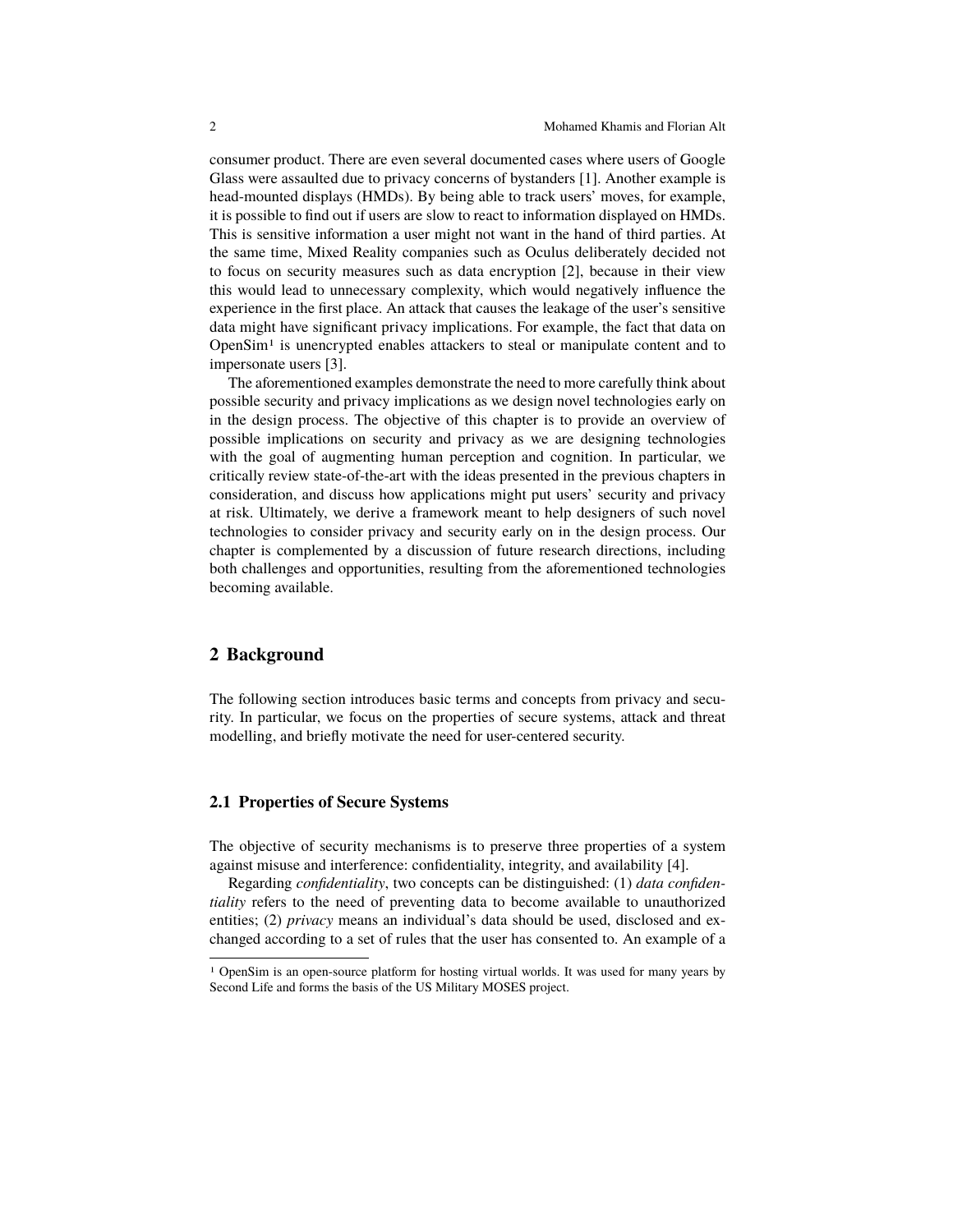confidentiality breach would be private user data (e.g., blood pressure readings) leaking from a server or an on-body sensor and being made accessible to an unauthorized entity, such as an insurance company.

Maintaining a system's *integrity* refers to ensuring that systems are consistently performing their function without intended or unintended unauthorized manipulation. A further aspect concerns the integrity of data, meaning that data should be altered only by authorized entities. An example of an integrity breach is when a malicious program (e.g., malware) manipulates the readings from a sensor or user data stored in a data base.

Finally, *availability* refers to ensuring that systems and data are promptly usable. Denial of service (DoS) attacks are among the most common ways to disrupt the availability of systems. Other examples include preventing users from making emergency calls.

### **2.2 Attack Modeling**

The aforementioned properties of security systems may be compromised as results of an attack. For example, attackers try to exploit vulnerabilities to disclose data and, hence, breach confidentiality, alter data to breach integrity, or deny services or access to data to breach availability. In order to protect these properties – confidentiality, integrity and availability – a common approach is to model potential attacks. Subsequently, potential threats can be better understood and, ultimately, countermeasures be designed.

Firstly, it is necessary to understand the *causes of an attack*. Attacks can be a result of software and hardware vulnerabilities (e.g., backdoor, or network vulnerability); also, attackers often address humans as the weak link in secure systems (e.g., via social engineering attacks, such as phishing or deep fakes); or attackers often exploit unintended characteristics of a system, so-called side channels. In the latter form of attack, adversaries exploit information gained from a system's implementation rather than from a weakness of a system. Examples of such attacks include exploiting power consumption or network traffic to infer which type of data is being transmitted, or exploiting smudge [5] and heat traces [6] on interfaces to infer user input.

Secondly, two different *types of attacks* can be distinguished: active and passive attacks. During active attacks, adversaries try to actively alter system resources. In contrast, the goal of passive attacks is to learn about vulnerabilities of a system or to get access to confidential information without affecting system resources. As a result, the latter type of attacks is much more difficult to detect. An attempt to reset someone's account credentials is considered an active attack. Observing a user as they authenticate in public (i.e., shoulder surfing) is considered a passive attack.

Thirdly, designers need to be aware of *attackers' motivations*. This is not only useful to determine the likeliness of an attack but also the potential effort an attacker is willing to spend. Some attackers aim for profit (e.g., credit card fraud, ransomware, stealing and/or selling resources). Others aim at disrupting certain processes (e.g.,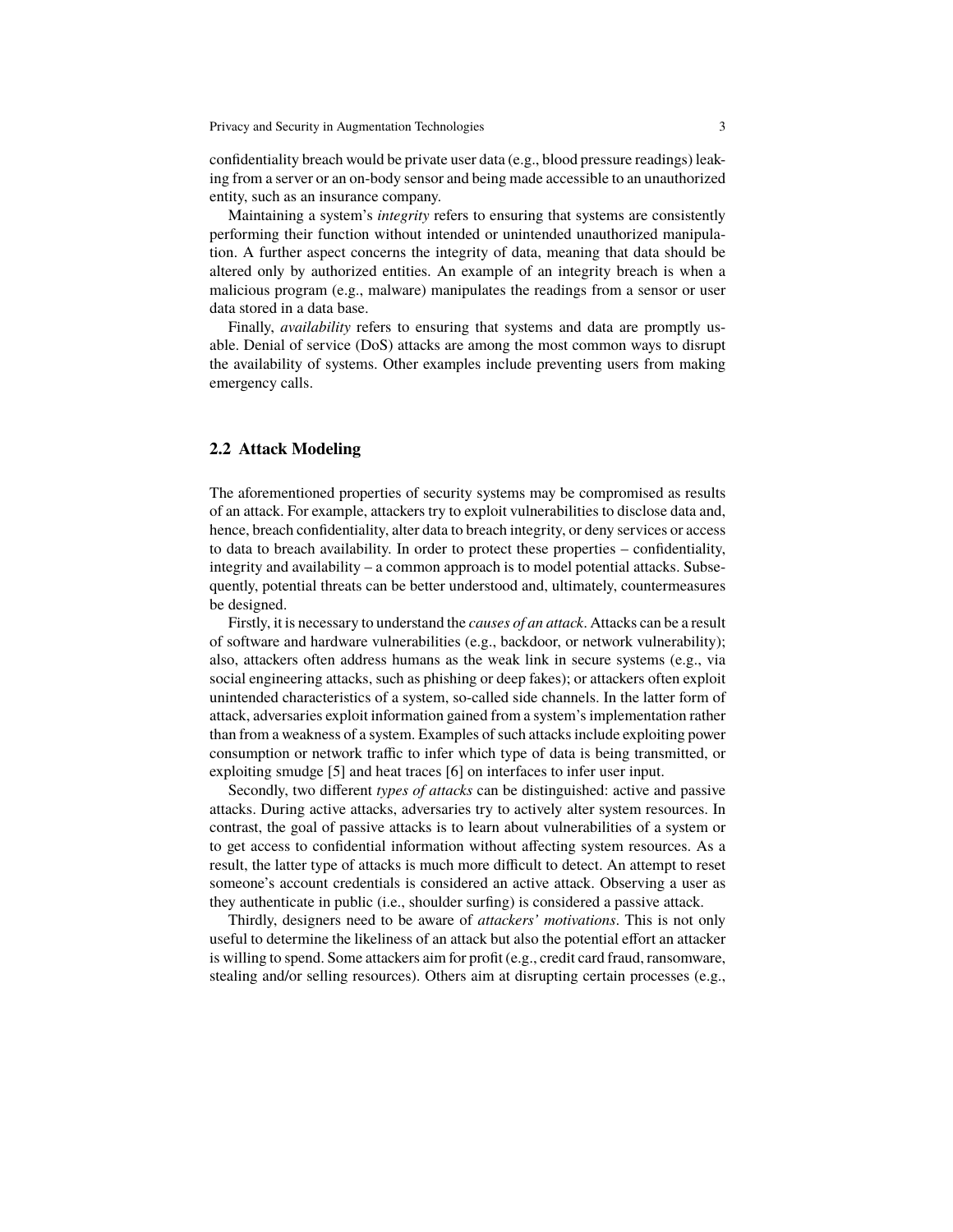hacking a political party's website), often with the intention to make a statement. Some individuals enjoy the challenge and perform attacks for "fun". Finally, so called white-hat hackers perform attacks to test systems (e.g., network security analyst performing penetration tests).

The fourth aspect to consider is the *resources and capabilities of the attacker*. On one hand, attacks can be performed by so-called script kiddies. On the other hand, adversaries may be well-organized cyber-terrorists or nation-sponsored hackers, having significant resources in terms of money and computing power.

### **2.3 Threat Modeling**

An understanding of the attackers, their capabilities, their motivations, and their resources helps identifying the threats that a system can be exposed to. Subsequently, designers or system providers can decide, how to protect against possible attacks. It is important to realize that protecting against all possible attacks is usually unfeasible, since it requires considerable effort and resources. Hence, a more promising strategy is to prioritize which threats to protect against. For example, if an attack can be performed by adversaries with little to no technical background (e.g., most usercentered attacks, such as guessing or shoulder-surfing credentials), then defending against these potentially common attacks should be prioritized. Another common approach is to understand the potential consequences of an attack. For example, protecting against attacks that have mild consequences (e.g., embarrassment) can sometimes be prioritized over attacks that could impact health or lead to bankruptcy.

The following questions may guide designers and providers when designing appropriate security measures: Who are the most likely attackers? What are the capabilities of attackers? What are potential consequences of attacks? What is the weakest link in the system that attackers will likely exploit?

# **2.4 Human-Centered Security**

The final part of this section is dedicated to human-centered security. After a brief motivation we summarize approaches to achieve human-centered security2.

Researchers have long discussed the role of humans in secure systems. It has been argued that humans are often the weakest link in secure systems. At the same time, this is often a result of systems not being designed for the way in which people interact with computing systems. Take, for example, authentication mechanisms. To make people create strong passwords, policies today require users to chose passwords consisting of eight or more characters, containing uppercase letters, lowercase letters, symbols, and digits. At the same time, users are required to create such passwords for an average of 100 different accounts. The obvious consequence is that humans

<sup>2</sup> "Usable Privacy and Security" is another term that describes this field.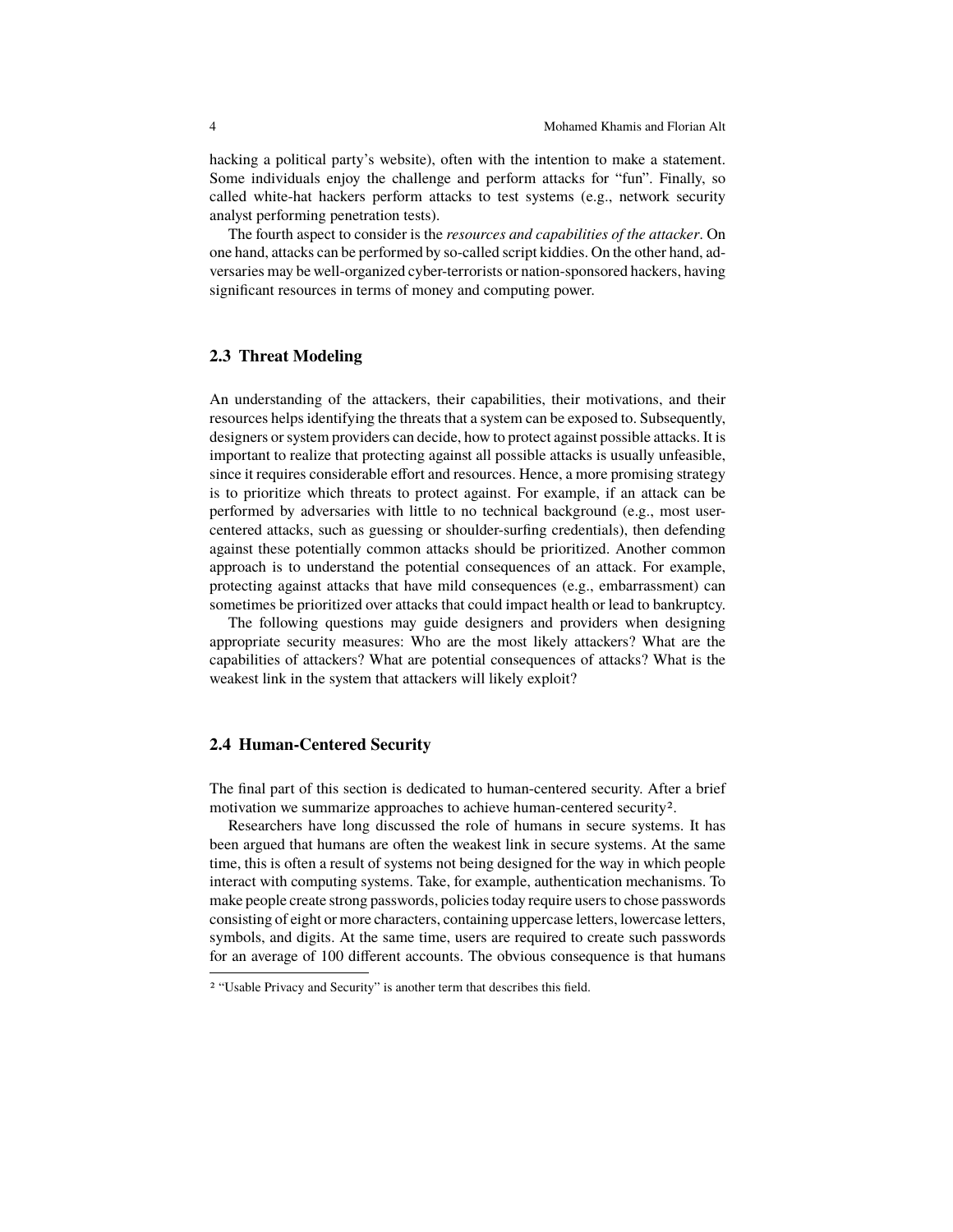will reuse passwords or write them down. This, however, is less a result of the user's inability to remember such passwords, but of the poor design of this security mechanism for its use case. Text-based passwords emerged in the 1960s where people had on average access to one computer and authenticated a few times per day. Today, however, we interact fundamentally different with computers. Mobile, networked devices allow us to access sensitive information, everytime and everywhere. For example, we access the smart phone about 200 times per day [7], leading both to a significant overhead in authentication time and to the need to use more passwords that can be remembered. As a result, users will optimize for convenience especially because security is never their primary task but something that gets in their way as they are trying to do other things.

This has been recognized by the research community. The National Cyber Security Center in the UK has a team dedicated to 'people-centered Security', whose lead argues that 'security must work for people. If security doesn't work for people, it doesn't work" [8]. Similarly, researchers have acknowledged that 'users are not the enemy' [9] and identified the need to design secure systems that are usable by the average human.

In response to this, researchers came up with approaches to design such systems. Whitten and Tygar argue that "security software is usable if the people who are expected to use it are reliably made aware of the security tasks they need to perform; are able to figure out how to successfully perform those tasks; don't make dangerous errors; and are sufficiently comfortable with the interface to continue using it" [10]. Ka-Ping Yee suggests guidelines for usable and secure authorization [11]. For example, he suggests that the most straightforward way for users to perform tasks should be matched with the most secure option (e.g., default options are the most secure ones), and that users must maintain accurate awareness of their own authority to access resources, as well as being aware of and able to reduce others' authority to access own resources. Many of these recommendations correspond to Jakob Nielsen's usability heuristics for user interface design [12]. This similarity implies that there are many usability concepts that, when applied, would result in improved use of the security system, which in turn results in higher security.

Therefore, we conclude that the main aim of human-centered security, is to make privacy and security an integrated, natural, unburdened part of human-computer interaction. According to Cranor and her colleagues, the following are the core challenges of designing usable and human-centered security systems:

- **Security concepts are complicated for the average user.** For the average user, understanding concepts such as encryption, HTTPS, etc. is hard and hence might result in poor security behavior [10].
- **Security is a secondary task.** Humans never use a system with the aim to authenticate or download security updates. Hence, their motivation for secure behavior can be generally considered rather low [13].
- **Human capabilities are limited.** For example, the average user has about 90 web accounts but not the cognitive abilities to memorize 90 unique passwords that abide to commonly used password policies [9].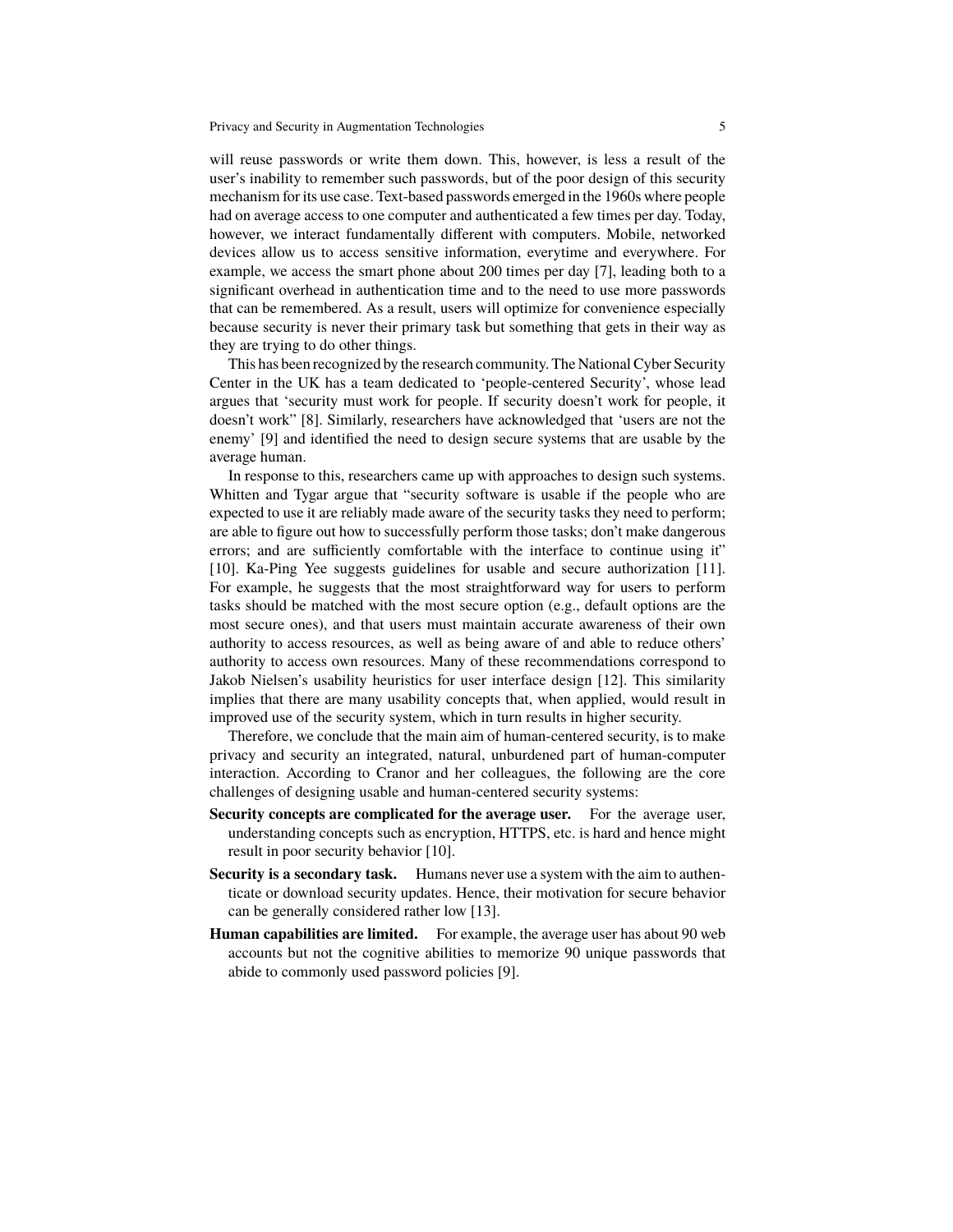- **Misaligned priorities.** An organization's interest in protecting its data might lead them to requiring employees to use complicated security mechanisms. At the same time employee's want to get their work done as fast as possible. As a result, they may find workarounds to make security less cumbersome [9].
- **Habituation.** People are used to dismissing warnings (e.g., clicking "next") which increases the likelihood the user will perform an insecure action [14].

#### **2.5 Security and Privacy Implications of Human Augmentation**

The proliferation of novel technologies always comes with new implications. This applies to any form of innovation – from the industrial revolution to AI-generated videos and content. In the last two decades, security and privacy implications were among the most discussed concerns of advances in computation as technology is becoming ubiquitous at an ever-increasing pace. This led to researchers investigating frameworks for designing privacy-aware ubiquitous systems [15]. Researchers have recently started investigating the privacy implications of particular augmentation technologies, such as eye tracking [16, 17], thermal imaging [6], and life logging [18, 19]. Similarly, recent work investigated the possibly malicious use of human augmentation technologies and proposed counter measures to address them. For example, researchers explored how to protect against thermal attacks that aim for retrieving passwords from heat traces left on touch surfaces [6], how to hide sensitive content that could be recorded by life loggers [20], and how to prevent the identification of a user through their eye tracking data [17].

While efforts to tackle privacy and security issues of individual technologies are a step in the right direction, we argue that there is a need for a high-level framework that would allow researchers and practitioners to address privacy and security issues from the beginning of the user-centered design process of human augmentation technologies. In other words, we need to address the issues proactively before they rise, rather than patching them up after the release of products. Without doing that, we risk that a) augmentation technologies are never picked up due to security or privacy concerns, and b) augmentation technologies are used maliciously.

# **3 Methodology**

After introducing human-centered security and highlighting the importance of understanding the implications on user privacy, security and safety, now we explain our methodology in identifying said implications in the context of augmentation technologies.

To help designers of technology that augments our perception and cognition mitigate potential privacy and security issues, we set out by obtaining an *understanding of potential privacy and security concerns*. Therefore, we carefully reviewed both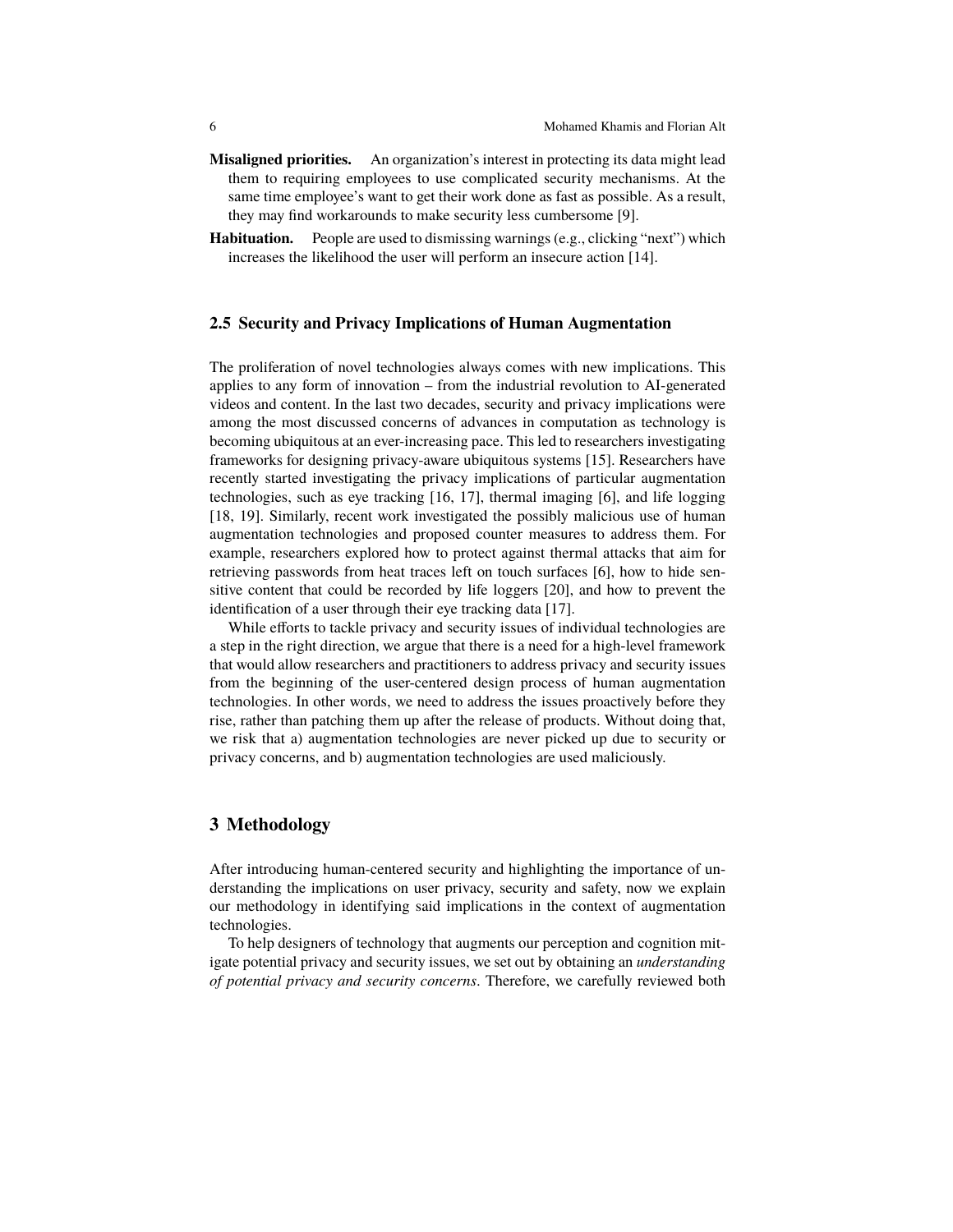the technology presented in the previous chapters alongside prior work in this field. Selected projects considered for our analysis are listed in Table 1. For each project we (1) extract the core concept, (2) identify which data is collected and the consequences of storing and sharing this data, (3) discuss which information could be derived if somebody had access to the collected data, (4) discuss new attack channels that are now feasible due to the use of this concept, (5) discuss how the technology can be used maliciously, and (6) derive possible implications on users' security and privacy with a focus on data manipulation and physical harm. This part primarily evolves around implications on the user of a technology, implications from the surroundings of the user of a technology (e.g., new attack vectors), implications of third parties on the user (e.g., implementation of privacy and data confidentiality by a company), and implications on those people around the user.

In a second step, these implications were used as a basis to *identify themes that require further research*. To do this, we performed a data walkthrough and discussed what it would take to address the concerns revealed in the first step.

Third, we derived a *framework* that provides designers a structured approach of considering potential security and privacy implications during the design process. In particular, the framework evolves around questions regarding data collection, data storage, user control over the data, and the user interface design.

Although unanticipated, our review identified not only potential security and privacy concerns (Section 4), but also opportunities for novel security mechanisms (Section 5). More specifically, we discuss how perception and cognition enhancing technologies can be leveraged to build novel authentication mechanisms that are both secure and usable. With this discussion we hope to provide fertile ground for future research between people working in the field of technology augmentation and usable security and privacy.

| <b>Chapter</b> | <b>Project</b>                                | <b>Description</b>                                                                                                                                                                                                                 |
|----------------|-----------------------------------------------|------------------------------------------------------------------------------------------------------------------------------------------------------------------------------------------------------------------------------------|
| Chapter 7      | RainSense                                     | A system supporting users to develop a sense of pre-<br>cipitation through thermal output; the system receives<br>weather information via Bluetooth and subsequently pro-<br>vides thermal feedback by means of a Peltier element. |
| Chapter 7      | Solo                                          | A system enabling users to focus on sounds in a given<br>direction by means of pointing at a sound source. It fil-<br>ters out surrounding noise, enabling users to perceive<br>individual sound signals.                          |
| Chapter 7      | Clairbuoyant                                  | A system enhancing the sense of direction of open wa-<br>ter swimmers. It uses augmented swimming goggles for<br>providing visual directional cues.                                                                                |
| Chapter 6      | <b>Insertables</b><br>for<br>medical purposes | non- A survey with 115 participants to understand what de-<br>vices they are putting in their body, what they use these<br>devices for, their motivations for doing so, and how they<br>identify themselves.                       |

**Table 1** Selected projects related to human augmentation.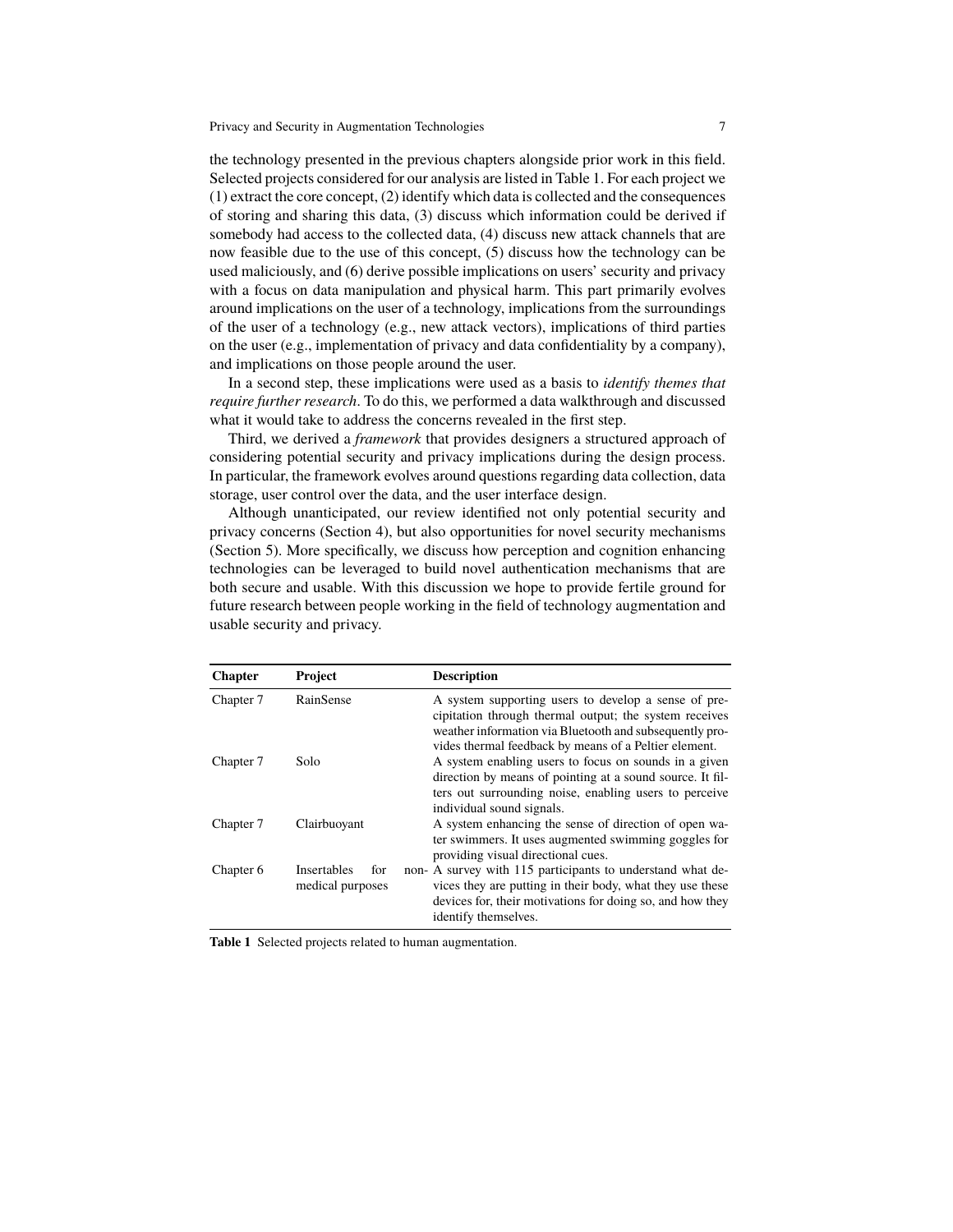# **4 Privacy, Security, and Safety Implications of Technology-Augmented Perception and Cognition**

The past chapters have provided forward-looking concepts and systems that demonstrate a great potential of augmenting the perception and cognition of humans. Without doubt, these developments will bring tangible benefits to users. However, similar to any technological innovation, there are downsides that, if not accounted for, could have significant negative impacts on humans' lives.

In the following, we will highlight a number of issues related to privacy, security and safety that researchers and practitioners should account for when designing systems to augment human perception and cognition.

#### **4.1 Understanding Consequences of Data Sharing**

The abundance of sensors users will be carrying in the future allows myriads of personal information to be collected, almost anytime and anywhere. This information can be used for many applications, providing benefits for the user. At the same time, the collected data are usually transferred to servers for analysis. This potentially affects users' privacy: non-trusted companies that manage the collected data could potentially sell the data to third parties.

For example, Chapter 6 demonstrated how biometric data collected through insertables can be transmitted to external devices or even remote servers for analysis. Interviews reveal that early adopters of insertables hope to see them used to read their internal blood oxygen level and interpret data from their eyes. At the same time, there could be severe privacy implications in case such data is shared with third parties. For example, insurance companies could use the data about a user's biometrics to decide whether or not to insure them.

Another example is the work on task resumption in Chapter 4 where the idea is to help users recover from being interrupted during tasks, as it has been shown that such interruptions strongly influence productivity. At the same time, information on interruptions is sensitive: for example, such interruptions may be caused by a colleague to have a private chat. As a result, knowledge on the type of interruption might influence on personal evaluation of even payment if known to employers. For example, if an employer learns that an employee is being interrupted a lot by matters that are not related to their work (e.g., personal messaging notifications), they might use this information against them.

The particular challenge we see here is that it is often difficult to infer which consequences it might have if data is available to third parties . Designers and developers need to exercise great care and develop an understanding of what it means to collect, store, and process certain types of data.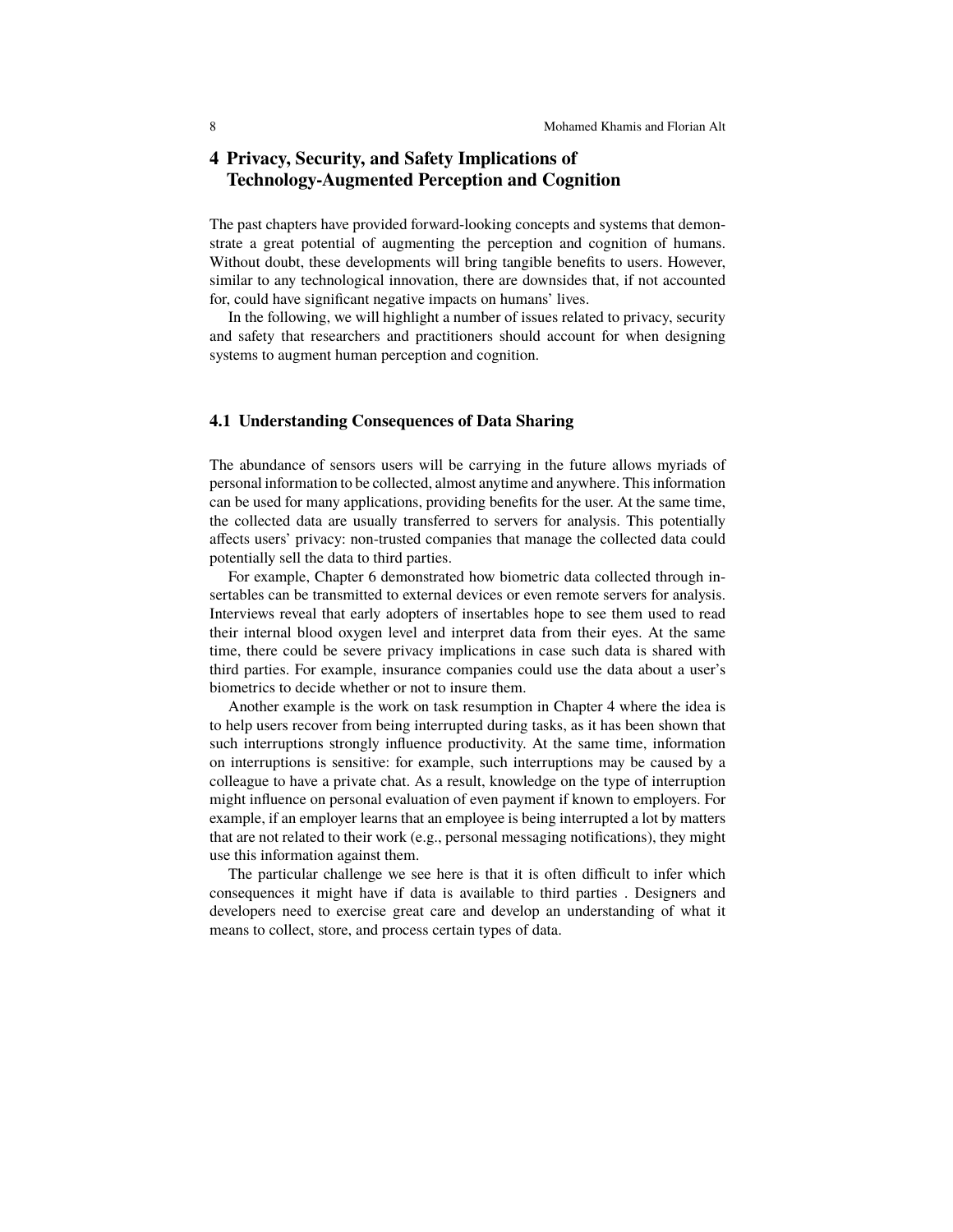#### **4.2 Loss of Data Control**

The increasing number, ubiquity and capability of sensors makes it significantly harder for the user to control what information is being collected and shared with other parties. This could make informed consent of data collection and sharing almost impossible. The reason is that the amount of data that is collected is so massive that humans are cognitively incapable of keeping up with it and are left alone understanding, or even realizing, that data is being collected. In the following we discuss different forms of loss of control over data.

For example, Chapter 6 describes a trend to insert RFID and NFC tags into people's bodies. These chips carry information that could potentially be sensitive (e.g., credentials to access a building). At the same time, users do not have full control on when this data can be accessed. If an attacker approaches one of those users with an NFC reader, they can extract the information without the user's consent. Similarly, an attacker could read off information on a user's inserted RFID if the user is unconscious, sleeping, or inattentive.

Insertables (Chapter 6) introduce a further threat: communicating biometric data to surrounding devices or to remote servers may introduce a new attack channel: if data is sent in an unencrypted way, man-in-the-middle attacks can result in attackers intercepting sensitive information about the user as they are transferred wirelessly. This can happen without the user's control.

In contrast to an attacker actively extracting data, the user could disclose private data through unexpected means when using augmenting technologies. For example, in Chapter 7, Poguntke and Kiss introduced a technology amplifying a users' sense of hearing where users could perform a mid-air gesture to specify a direction for which they want to increase their sense of hearing, for example, a group of people in close vicinity. The design of this gesture in itself might be problematic, since it reveals a user's interest.

Another challenge arises in situations where information can be inferred from data. For example, the data collected to support task resumption strategies discussed in Chapter 5 does not only reveal which content the user accessed and interacted with, but it could also reveal when the user worked on what. While a user might have consciously consented to sharing data on the content they accessed, they might not be aware of additional information it allows to be derived nor what it could be used for.

In summary, it is unrealistic to expect that users are aware of the consequences as novel technologies take away control over their data. Designers need to carefully think how to enable control over users' data. Furthermore, as users are asked to provide consent, it needs to be clearly communicated to the user what potential consequences are.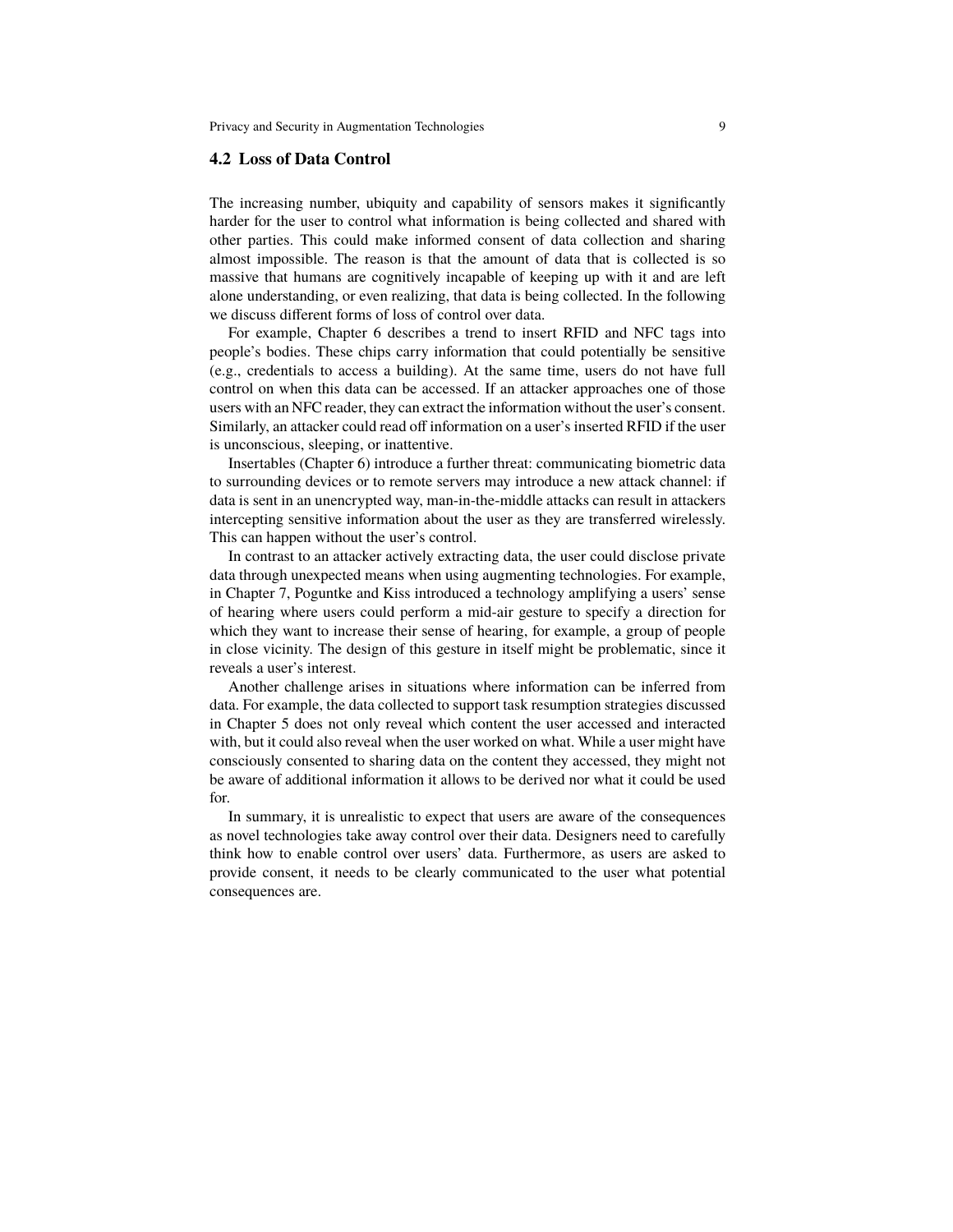#### **4.3 Novel Attack Channels**

Many technologies we reviewed add novel output channels and, hence, enable novel attacks via these channels. A particular challenge stems from the fact that many of these channels might initially not have been designed to convey sensitive data and designers thus need to think about novel ways to protect these channels.

For example, Chapter 4 presented how visual, auditory, haptic, and tangible output modalities can be leveraged to provide cues for task resumption. This includes, for example, large screens able to convey personal information. Traditionally, large screens were not meant to convey this type of information. In particular, if used in shared work spaces or public, there is a need to develop means for protecting users' privacy.

Similarly, the technologies presented in Chapter 7 offer novel means to present information. Examples of output channels that have recently became mainstream include head-mounted displays (HMDs) and smart watches. The visual feedback provided through their screens makes them subject to shoulder surfing [21]. Note, that not only visual output is subject to eavesdropping. For example, Solo (Chapter 7) allows for listening to conversations at a distance and these conversations could well be eavesdropped by bystanders of a person wearing the Solo system.

From this we learn that designers need to carefully consider the output channel used for technologies augmenting human senses. Of particular interest here is the context of use. If such a technology is used in a public or shared space, means need to be provided to secure the technology against attacks from bystanders.

# **4.4 The Cyborg Stalker**

An interesting aspect is that technologies augmenting users' perception and cognition could be exploited by the augmented users themselves in malicious ways. This means that designers should not only think of how to protect their users' privacy, but also try to understand how users can misuse their innovations.

For example, an attacker could use the Solo system (Chapter 7) to eavesdrop on conversations of people in public. Lifelogging cameras are known to cause privacy issues when bystanders are in the field of view [22, 23] or screens that are showing sensitive content (e.g., desktop screen showing emails) [20]. Some HMDs are now augmented with thermal cameras [24], which could be used to infer the emotions of surrounding bystanders [25], or even to perform thermal attacks to extract users' inputs (e.g., passwords) on screens and keyboards [6].

This points at interesting directions for future work. To mitigate malicious use, technologies could consider their current context and accordingly enable or disable certain features. For example, a lifelogging camera can automatically blur people's faces and black out recorded screens.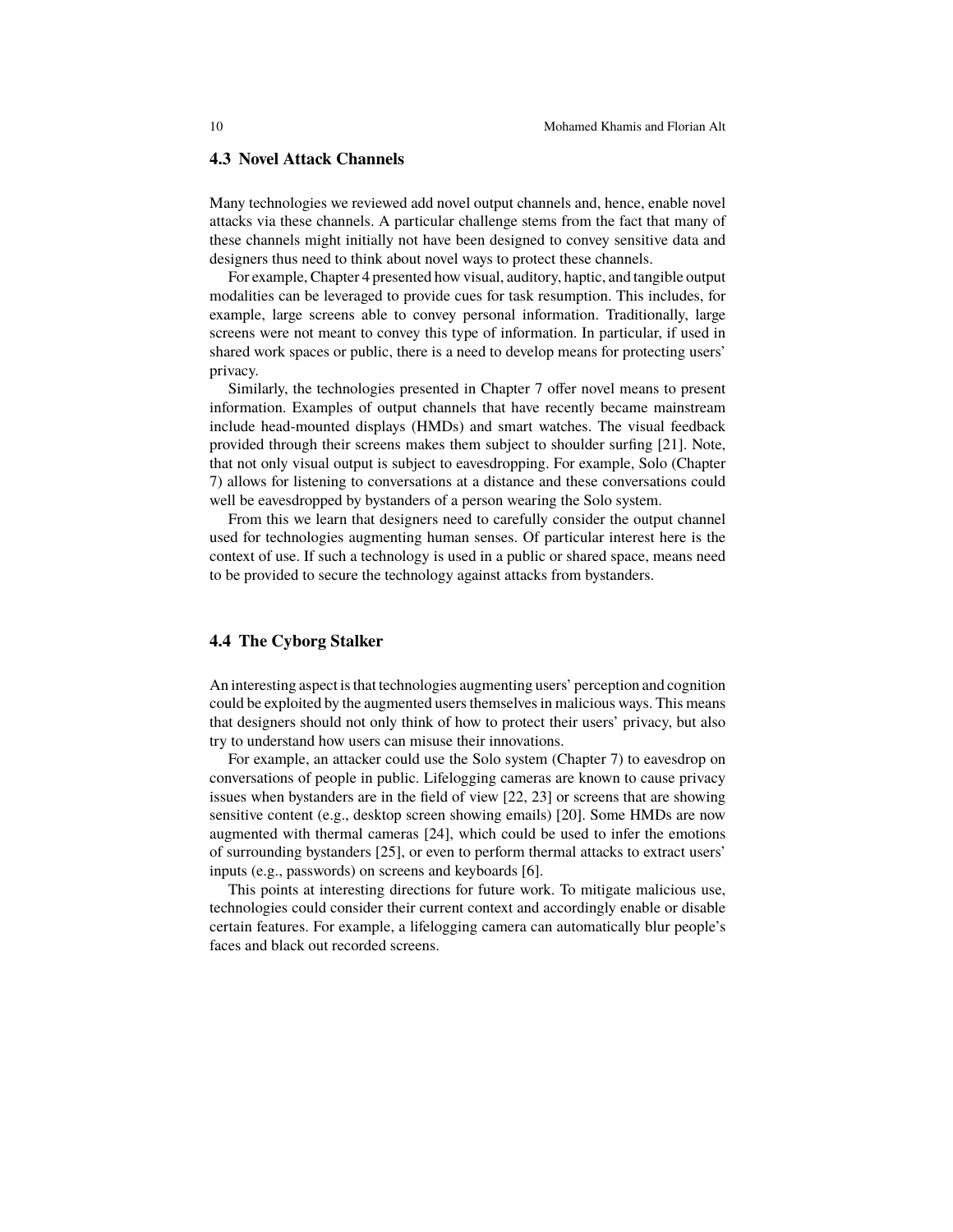#### **4.5 Impact of Data Manipulation**

As we become more dependent on the technologies we use, their impact on our lives increases. Consequently, any manipulation of system variables, configurations, or any other aspects impacting system integrity can likewise influence us.

One particular challenge we foresee as augmentation technologies are becoming ubiquitous is fake data. For example, RainSense (see Chapter 7) is meant to make users aware of weather conditions and potentially notify them about that it might rain during the day. Access to the data on which the prediction for rain is based, adversaries could misuse the system to trigger the prediction of rain and ultimately make the user purchase accessories (such as an umbrella) or clothes even though they do not need them.

This is just one example highlighting the need to carefully think about how data can be collected, transmitted and be stored in a secure manner, such that adversaries cannot simply temper with data.

### **4.6 Physical Harm**

We identified a number of ways in which augmentation technologies could have severe consequences and physically harm the user, if not carefully designed. In the following we sketch cases in which this can happen directly or indirectly.

Examples, where the system could indirectly lead to physical harm is the wrong display of information. For example, Poguntke and Kiss proposed using visual feedback to convey a swimmer's orientation to herself. Any potential tampering with the shown orientation could result in misleading the user. This might not only have social and economic implications (e.g., losing a competition), but in extreme cases it could even have safety implications (e.g., leading the swimmer to a dangerous area in open water).

Another example of indirect harm could be the increased value of human body parts as augmentation technology, for example, in the form of insertables, are added. As humans start to use expensive insertables, a new type of crime could arise from illegally harvesting insertables from their users. Or, a human with an insertable used for authentication (e.g., unlock a security door) could be physically harmed to gain access to their authentication token. Note that similar attacks occur in the context of biometric features (finger, iris, etc.).

This amplifies the need to ensure that these technological advancements are safe and do not subject users to hazardous situations. The previous section highlighted how manipulating the data that is perceived by the user could have fatal consequences. Indeed, an HMD that is communicating with other servers could be prone to manin-the-middle attacks, in which an attacker can overlay a virtual bridge over a real cliff, hence subjecting the user's life to danger [26]. Designers should keep similar issues in mind when designing such technologies.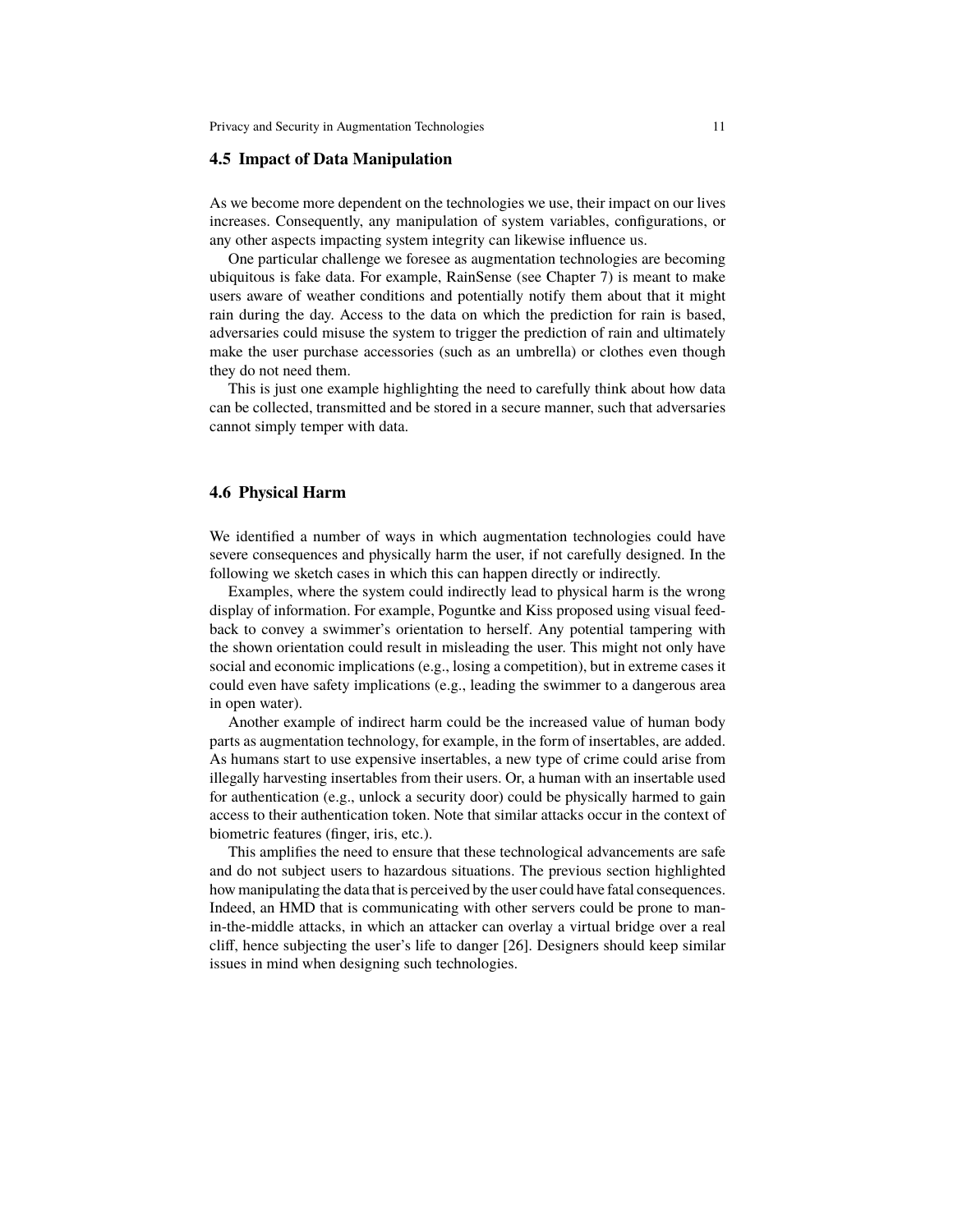#### **4.7 Summary**

To summarize, while technology augmentations can bring many benefits to users, there is a number of privacy, security, and safety issues that should be considered and further investigated: 1) the augmentation itself could become the very reason behind the leakage of private data; 2) obtaining informed consent before data is exchanged or used is becoming increasingly challenging; 3) adversaries will come up with novel attacks for each new, exposed channel; 4) designers should keep in mind that the augmentations can be potentially exploited by its users (e.g., to spy on others); and 5) designers should be aware of the amplified impact of data manipulation which could lead to physical harm.

# **5 Directions for Future Research**

Our review of related work revealed a need for further research in different areas. Particular areas we identified are supporting informed consent, understanding and mitigating the effects of data manipulation, and exploring the influence of augmentation on malicious use.

Of particular interest in this context is the European Union's General Data Protection Regulation (GDPR)<sup>3</sup>. One of the core principles is the need for a lawful basis for processing data. In particular, explicit informed consent from users is required in case data is made publicly available. One specific challenge here is also that it needs to be possible to revoke this consent at any time. Furthermore, there is a need to inform users about the extent of data collection and provide them an overview of which data is stored and how it is being processed upon request. Finally, providers need to ensure that data can be erased within 30 days. While not being specific to augmenting technologies, these requirements are nevertheless highly relevant, since they strongly influence the way in which technologies, underlying architectures, and user interfaces need to be built.

# **5.1 Informed Consent**

Achieving informed consent is becoming increasingly challenging in the ubiquitous computing age. Augmentation technologies raise similar concerns. Some of the augmentations, such as Insertables (Chapter 6), require collecting data. There are two main aspects where it is becoming increasingly challenging to ensure the user gives full, informed consent in the context of augmentation technologies:

<sup>3</sup> https://ec.europa.eu/commission/priorities/justice-and-fundamentalrights/data-protection/2018-reform-eu-data-protection-rules/eu-data $protection-rules<sub>e</sub>n$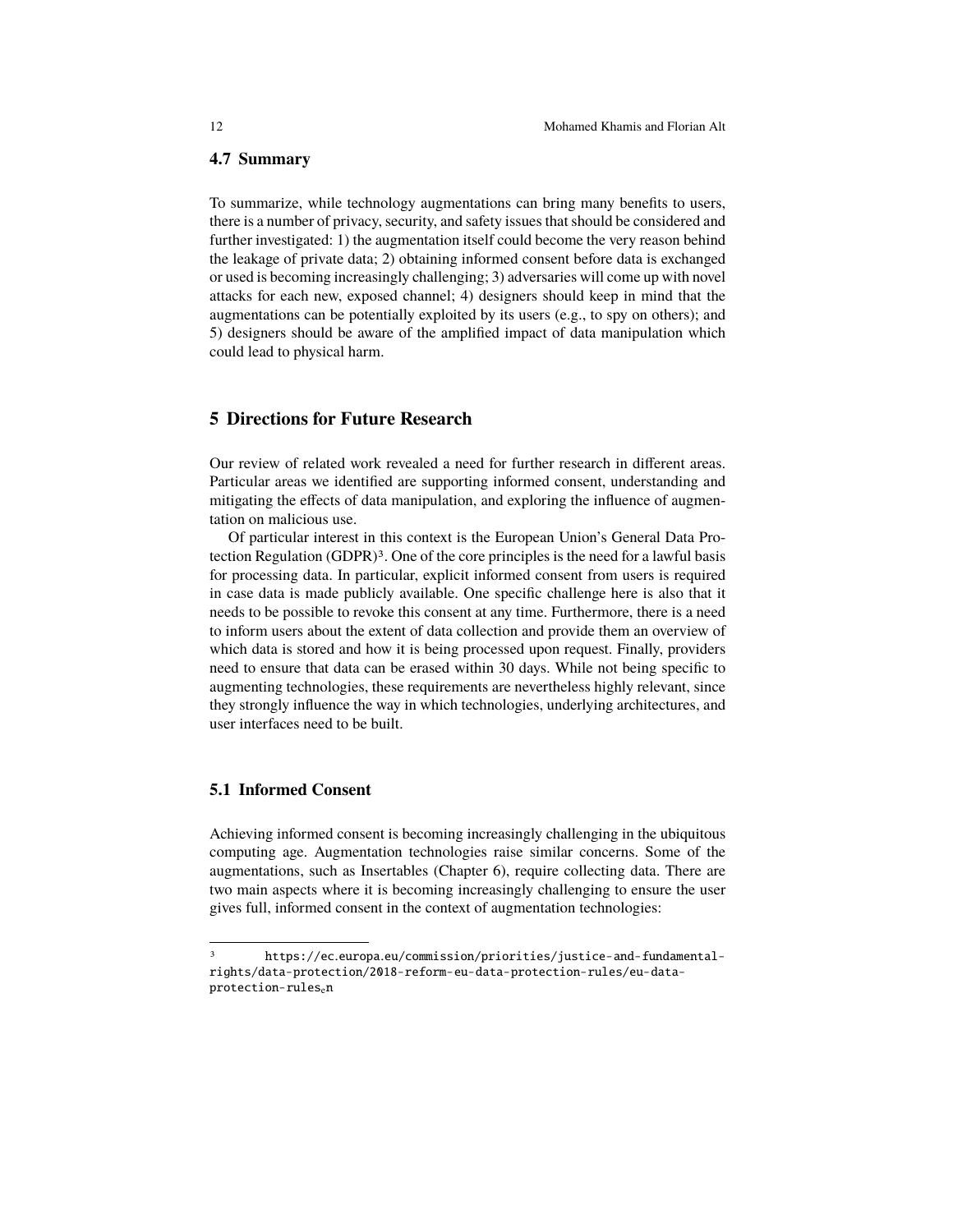#### **5.1.1 Informed Consent in Data Usage**

More and more data is being collected about the user. At the same time, the amount of information that can be inferred from this data is not only increasing but also becoming more complex and less obvious for the regular user. For example, it is not immediately clear to users that their eye movements can reveal their mental states [27] or even their political temperament [28].

Currently, consent for collecting, using and sharing the user's data is obtained by asking users to read and accept long and complicated terms and conditions that lay out the privacy policies. This presents a research opportunity: we should move away from the use of text-based privacy policies that suffer from low usability to novel approaches that are more understandable and support informed consent. For example, Kelly et al. [29] proposed designing a "Nutrition label" for privacy. In their work, they suggest standardizing privacy related facts by presenting them in a concise form similar to how food products are labeled with nutrition facts that summarize the amount of calories, vitamins, fats, etc. in a product. In their proposal, they suggest emphasizing "what" information is collected, "how" it can be used, and "who" may the user's information be shared with. Another example is how many tech companies are starting to use alternatives to text-based privacy policies. Apple, Google, and Facebook use videos to illustrate which data is collected, how it is used, and with whom it is shared. The privacy policy pages are structured in a more intuitive way compared to the traditional text-based privacy policies.

While these improvements are all in the right direction, augmentation technologies require us to design ways to communicate an unprecedented amount of information to ensure informed consent. Therefore, there is a need to design methods to effectively and efficiently communicate privacy related information when using augmentation technologies. This presents another research opportunity: a promising starting point is to explore different mediums (e.g., videos, virtual reality, narrated stories, games) to communicate privacy policies of augmentation technologies to the users. As for example in Solo, augmentation technologies may also create an increasing number of situations, in which data of people who are not the main users of a technology are collected willingly or unwillingly. This creates another opportunity for future research, i.e. how can consent be obtained from non-users?

#### **5.1.2 Informed Consent in User Actions**

There is a growing trend to build systems that work in the background without the user's explicit input. Examples include systems that respond to the user's behavior (e.g., gaze behavior, body movements, etc.) or systems that respond to implanted RFIDs (e.g., see Chapter 6), the user's face, or fingerprint. While these technologies make interactive systems seamlessly integrated around us and reduce the cognitive load required to control them, they present new challenges.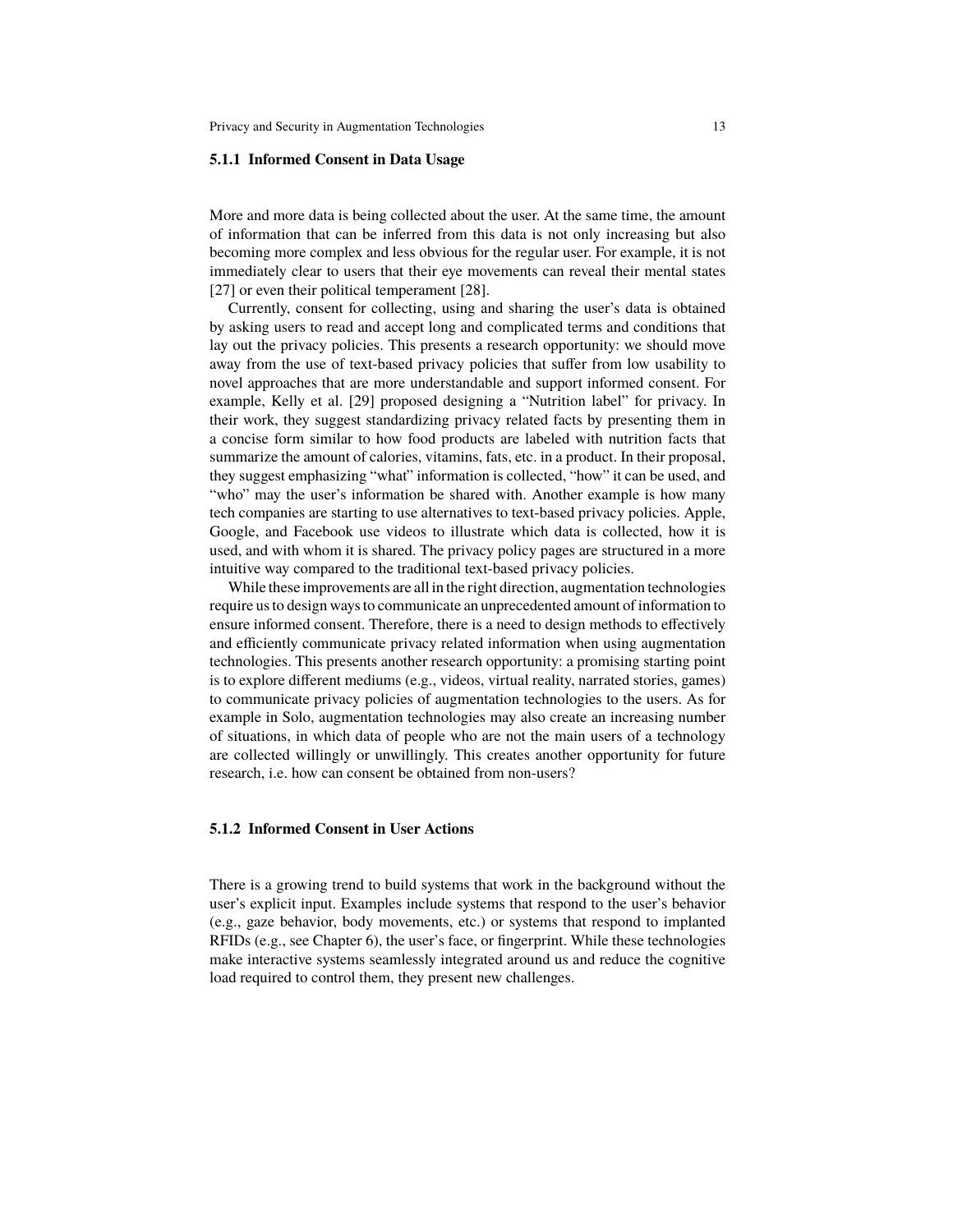As interaction becomes more passive rather than active, it becomes more likely that users perform unintended, or even unauthorized, inputs. This has negative implications on security. For example, contact-free bank cards have become more common recently as they are more usable. They are faster because they do not require the user to enter a PIN as long as the payment is below a certain threshold. This usability improvement also means that payments can be done without the user's permission if the card is stolen. Similarly, there have been reported cases where a smartphone's fingerprint sensor unlocks a user's phone upon sensing their fingerprint, even if the user did that unconsciously (e.g., while asleep [30]) or forcibly (e.g., police unlocking a dead person's phone [31]). A similar issue that is heavily studied is the Midas touch problem in gaze interfaces [32, 33, 34], in which systems interpret regular eye movements as gaze input and result in unintended input. While fingerprint unlock without consent and Midas touch are two distinct problems, they are both forms of unintentional input, which suggests that some of the solutions proposed to address one of them might be promising for the other.

This presents a research opportunity: Future work in augmentation technologies should strive balance between high usability of systems based on implicit interaction and a high level of security. One approach is to detect intention during implicit interactions. Similar to how gaze interfaces require users to perform special gaze movements [35] or to dwell at targets before selecting them [33], implicit systems such as fingerprint sensors and readable inserables should similarly adopt measures to confirm the user's intention. For example, fingerprint sensors can be augmented with other sensors to estimate if the user is intending to authenticate (e.g, by exploiting gaze direction). Systems that read input from insertables should rely on more than just the presence of the insertable in close proximity and instead involve a user action to make it less likely that user's input is interpreted unintentionally (e.g., contracting certain body muscles).

Therefore, important questions that will drive future research are: How can we make sure that the user's implicit action is intended? How can we ensure consent without greatly compromising usability and responsiveness of systems?

#### **5.2 When Users are Evil – Augmentations can be Used Maliciously**

In the past, using a technology maliciously required resources (e.g., expensive equipment) and special skills (e.g., programming knowledge). As hardware becomes cheaper, people with limited technical knowledge can use technologies maliciously to spy or cause harm to others. A recent example is the work of Abdelrahman et al. [6], which showed that thermal cameras can be used to infer passwords entered on mobile devices. Although they used an algorithm to map the thermal images to PIN and pattern entries, many of the thermal images reveal the user's password through visual inspection by a non-expert attacker. Similarly, the ubiquity of mobile devices means that users are accessing sensitive information in public areas, which in turn means that attackers can potentially gain access to sensitive information by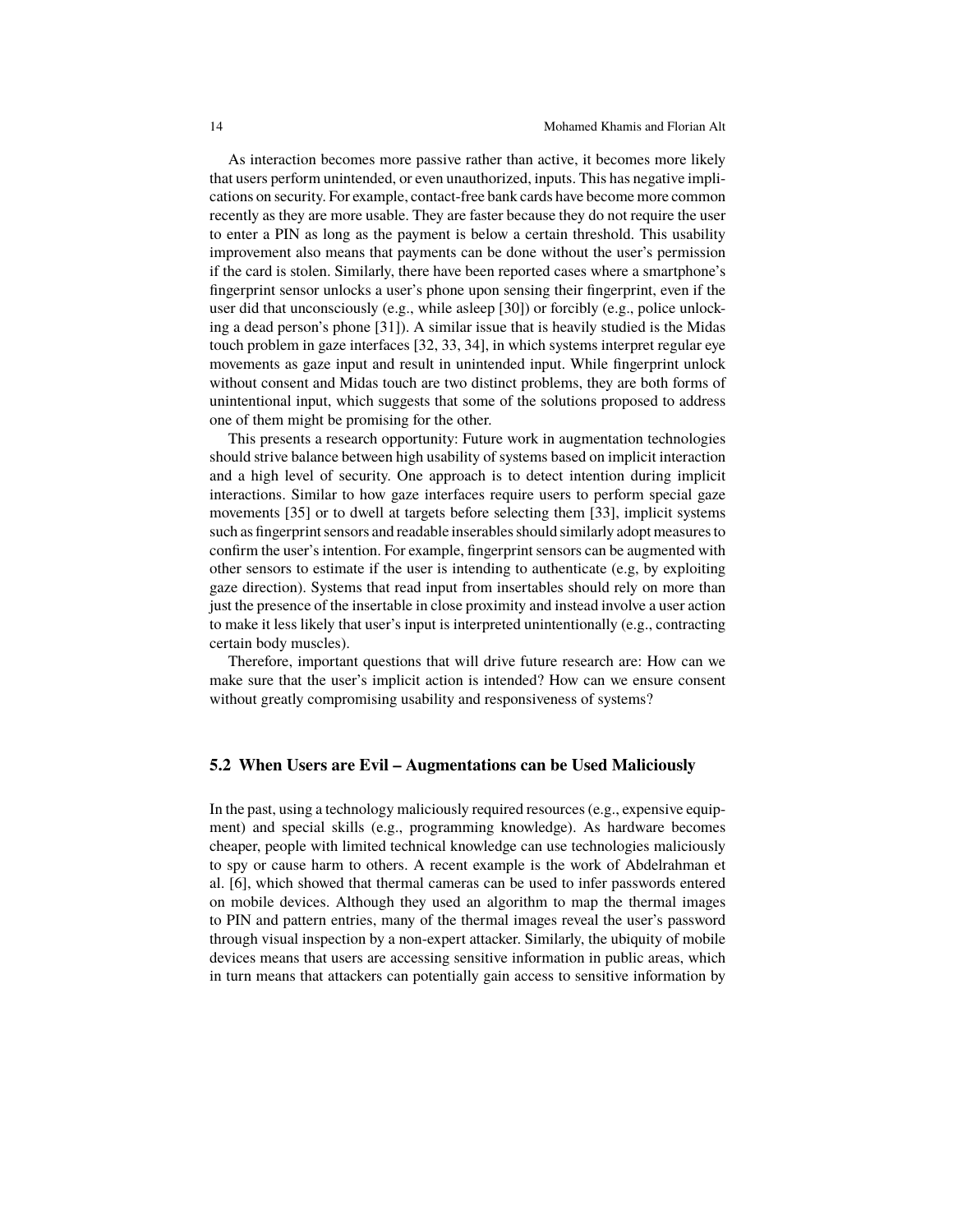merely shoulder-surfing others [21]. This is another attack that does not require any technical expertise.

Human augmentation raises similar concerns. Augmented users will carry cameras and sensors that may allow them to spy on others (e.g., listening to distant conversations as highlighted in Chapter 7), infer sensitive information about them without their consent (e.g., revealing their PINs using thermal imaging [6]), or even harm others (e.g., robotic limbs [36] could unintentionally hit bystanders).

An interesting direction for future research is investigating applications of augmentation technologies that are potentially malicious with the goal of identifying privacy and security issues before a technology becomes ubiquitous.

# **6 Towards a Security and Privacy Framework for Technology Augmentation**

We complement our exploration of security and privacy implications in the context of human augmentation with presenting a framework. This framework is meant to make the designers of such technologies think of suitable approaches that mitigate issues related to privacy and security.

We envision the framework to be used in the following way. Questions are grouped based on different phases of the design process. In particular, questions relate to how data is being handled (this is relevant as designers create a system architecture), user consent, and control over data (these aspects mainly relate to the user interface). Designers can now answer each question in the context of their design and reflect on whether or not it has been addressed meaningfully.

In the following, we present the questions, alongside a brief explanation for why we think this is relevant. Table 2 summarizes the questions of the framework and demonstrates how it could be applied by designers and developers who aim to make a commercial product out of one of the concepts presented in this book. Note, that in the context of the framework we not only refer to users but more generally to *stakeholders*, since our exploration revealed that also other groups of people, such as bystanders, are affected by augmentation technologies.

### **6.1 Data Handling**

- What data is collected? The purpose of this question is to make designer reflect on the need to collect certain types of data. Whereas some data might be essential for the functionality of the technology, others might serve secondary purposes, such as identifying potential usability issues or help improve a technology or service. How is data collected? One important question is how data is collected. While
- some services might collect data from accessing sensors, other data might be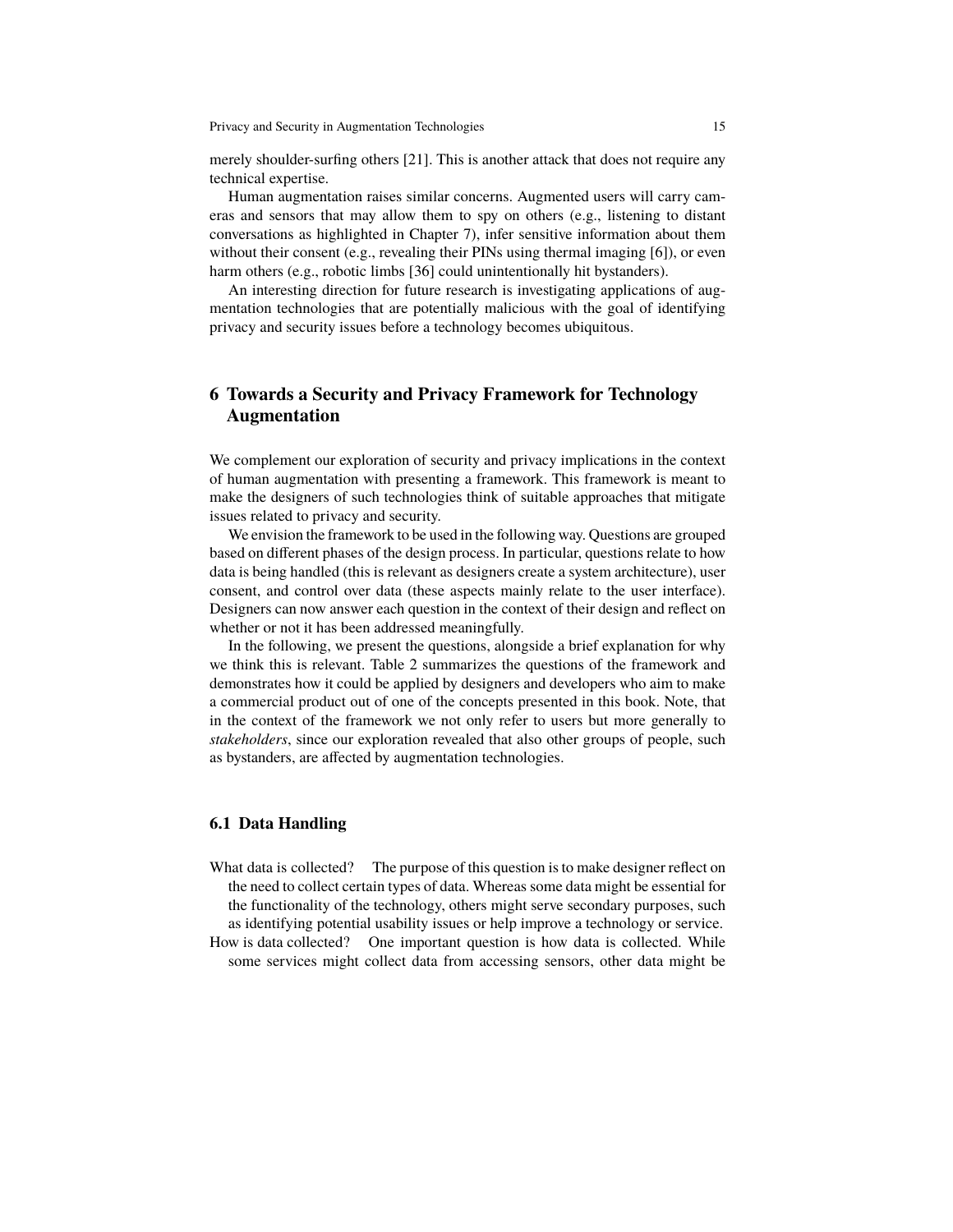| Part I: Data Handling                                               | <b>Example: Solo</b>                                                                                                                                                                                                                                                                      |  |
|---------------------------------------------------------------------|-------------------------------------------------------------------------------------------------------------------------------------------------------------------------------------------------------------------------------------------------------------------------------------------|--|
| What data is collected?                                             | audio data, head pose / visual attention                                                                                                                                                                                                                                                  |  |
| How is data collected?                                              | microphone / eye tracker or camera to detect head<br>pose                                                                                                                                                                                                                                 |  |
| How is data being transmitted?                                      | Over a (secure/insecure) network                                                                                                                                                                                                                                                          |  |
| Where is data being processed?                                      | In the cloud / on the device                                                                                                                                                                                                                                                              |  |
| Where is data being stored?                                         | In the cloud / on the device                                                                                                                                                                                                                                                              |  |
| Part II: Awareness & Consent                                        |                                                                                                                                                                                                                                                                                           |  |
| How to communicate to stakeholders<br>that data is being collected? | Visual / audio feedback can be provided to the user<br>and other stakeholders whose privacy and security<br>are impacted.                                                                                                                                                                 |  |
| How to communicate to stakeholders<br>that data is being shared?    | Visual / audio feedback can be used to communi-<br>cating this information to the user and stakeholders.                                                                                                                                                                                  |  |
| Do stakeholders understand what<br>happens to their data?           | Investigate how to make the functionality of the<br>system clear to stakeholders.                                                                                                                                                                                                         |  |
| How to obtain informed consent<br>from stakeholders?                | While obtaining informed consent from the user<br>can be straight forward, obtaining it from stake-<br>holders, such as bystanders, is more difficult. One<br>way is to make stakeholders aware by, for example,<br>broadcasting notifications to nearby smartphones<br>and smartwatches. |  |

#### **Part III: Control Over The Data**

| Which types of control do<br>stakeholders have over their data? | Investigate how to allow both the augmented user<br>and stakeholders to access and be able to request<br>deletion of the data that was recorded.                                                                                                                                                                 |
|-----------------------------------------------------------------|------------------------------------------------------------------------------------------------------------------------------------------------------------------------------------------------------------------------------------------------------------------------------------------------------------------|
| How can users request their data<br>being deleted?              | The augmented user should be provided with a<br>mechanism (e.g., an app) that allows deletion of<br>collected data. One way to ensure the same for<br>stakeholders, is to provide each of them with a link<br>from which they can review, and if desired, delete<br>their data that was collected by the device. |

**Table 2** Framework for privacy and security assessment of augmentation technologies. The right column describes how the framework could be applied by designers and developers who are aiming to make a commercial product out of the Solo prototype.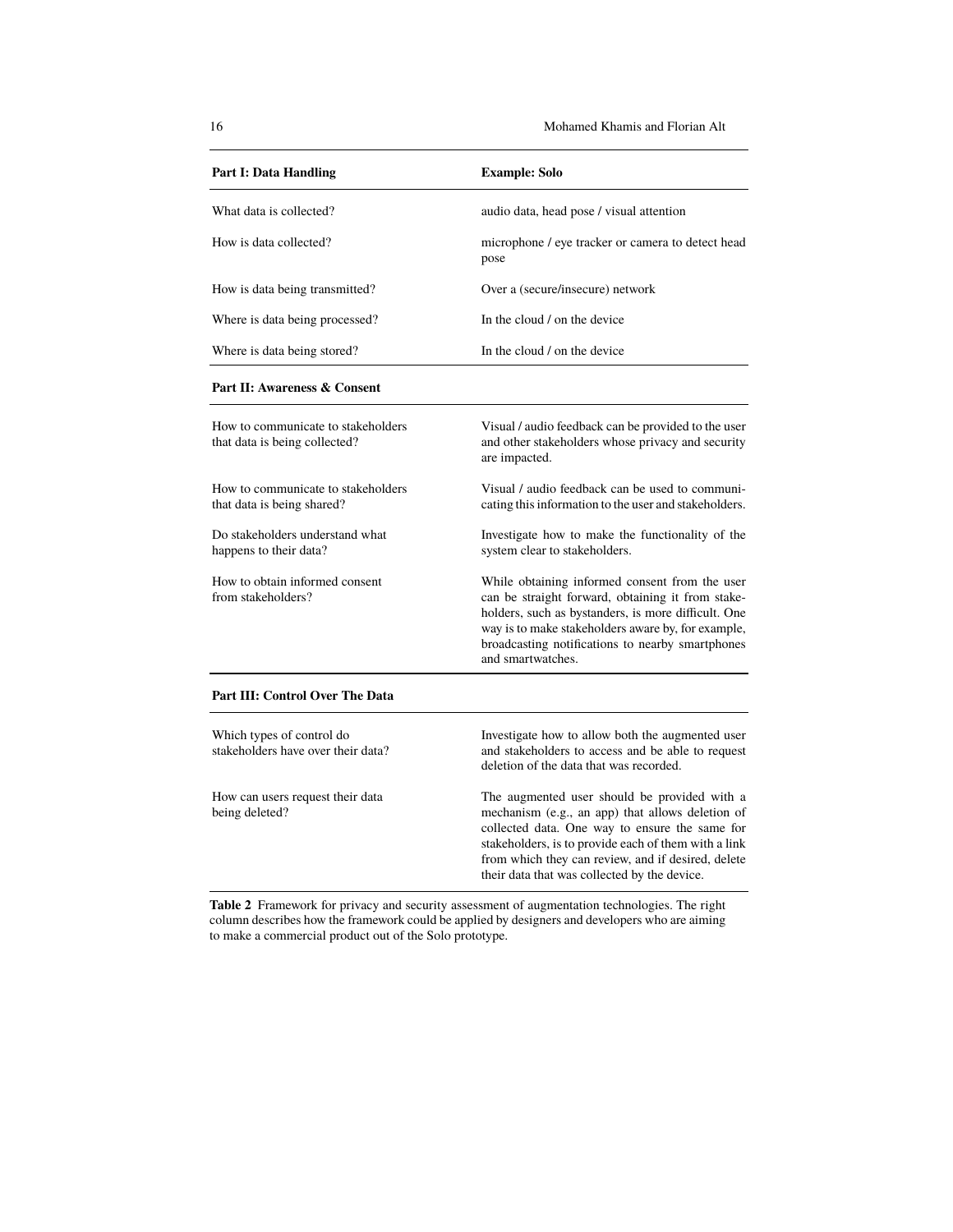collected from third party services. This is relevant, since it ultimately means that others might have access to sensitive data as well.

- How is data being transmitted? With modeling and machine learning becoming increasingly important and powerful tools, the processing power of devices is often not sufficient. As a result there is a need to transmit data to a server that then executes performance-heavy tasks. At the same time, this poses the risk of data leaking during transmission. Hence, designers need to ensure that data is transferred in a secure manner and neither be intercepted nor manipulated (e.g., by encrypting them).
- Where is data being processed? Closely related to the question above, one question is where data is being processed. From a user perspective it is clearly desireable to process data on their personal device. As this is not possible (e.g., due to limitations in computing power), designers need to think careful where data is being processed and by whom.
- Where is data stored? Data storage is another important aspect. In particular in cases where lots of data is being collected, storage on the device itself might not be possible (think about fine-grained behavioral data or image/video data). In this case, a designer needs to think carefully, where data is being stored and who can access it.

# **6.2 Awareness & Consent**

In response to the Lederer's pitfalls in designing for privacy, the following part of the framework postulates that designers carefully think about how users can be made aware of what happens to their data and how consent can be obtained.

- How to communicate to stakeholders that data is being collected? Most fundamentally, stakeholders should be made aware at any point in time, which data is collected about them.
- How to communicate to stakeholders that data is being shared? In particular in cases where data is shared with third parties, e.g., for processing, there is a need to communicate this to stakeholders.
- Do stakeholders understand what happens to their data? One fundamental aspect of protecting stakeholders' privacy is comprehension. In particular, designer need to make sure that stakeholders are fully aware of what happens to their data. Important questions to ask here are whether the stakeholder understands what kind of information is shared, with whom it is shared, through which medium it is conveyed, where and how it is processed and where it is being stored.
- How to obtain informed consent from stakeholders? According to the GDPR, informed consent must be obtained from people once data is made available to third parties. Here, designers must make sure to provide suitable means for (a) obtaining informed consent and (b) enabling stakeholders to revoke this consent at any time.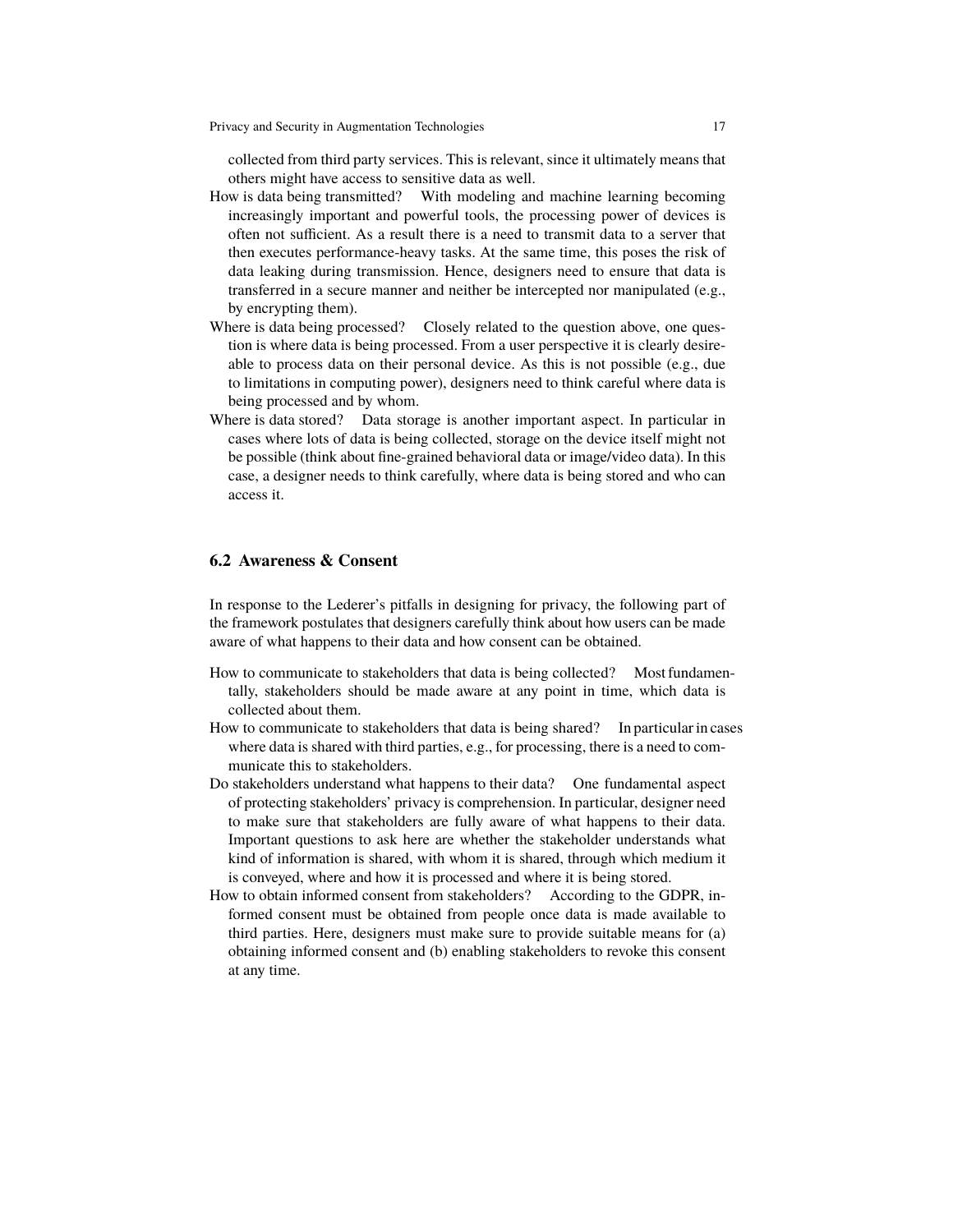#### **6.3 Control over data**

Finally, designers need to take into consideration how users could be provided control over their data. Means of control need to be realized as part of the user interface of a technology.

- Which types of control do stakeholders have over their data? Beyond requesting mere deletion of their data, designers might want to think about providing stakeholders an opportunity to only delete parts of the data. This might be useful specifically for data that are not essential for the functionality of a technology. Enabling stakeholders to do so might also be beneficial for the providers of technology, since rather than completely opting out of a service or technology, stakeholders might only disable the collection of or delete parts of the data stored about them.
- How can stakeholders request their data being deleted? A core principle in GDPR is the opportunity to have their data be deleted within 30 days. Designers need to think about a way how stakeholders can make this request (in particular, if they are not the users) and how the system architecture can be designed in a way to do this with minimal effort.

# **7 Discussion**

In the following sections we reflect on the framework, in particular discussing aspects that require further investigation.

### **7.1 Required Expertise**

Our framework is generally targeted at the *designers* of systems augmenting humans. At the same time, employing the framework is likely to require different types of expertise, in particular such that is not available in traditional design processes. For example, to properly design secure transmission or storage of data, experts in network or data security may be required. This need has been recognized by the community [37] and is also backed by prior work, showing that software developer often either do not have the required expertise for building secure systems or do not see the need for it [38].

Another example that becomes particularly apparent with the GDPR is the need for experts, overseeing that data is handled in a privacy-preserving way, e.g., data protection officers or even lawyers.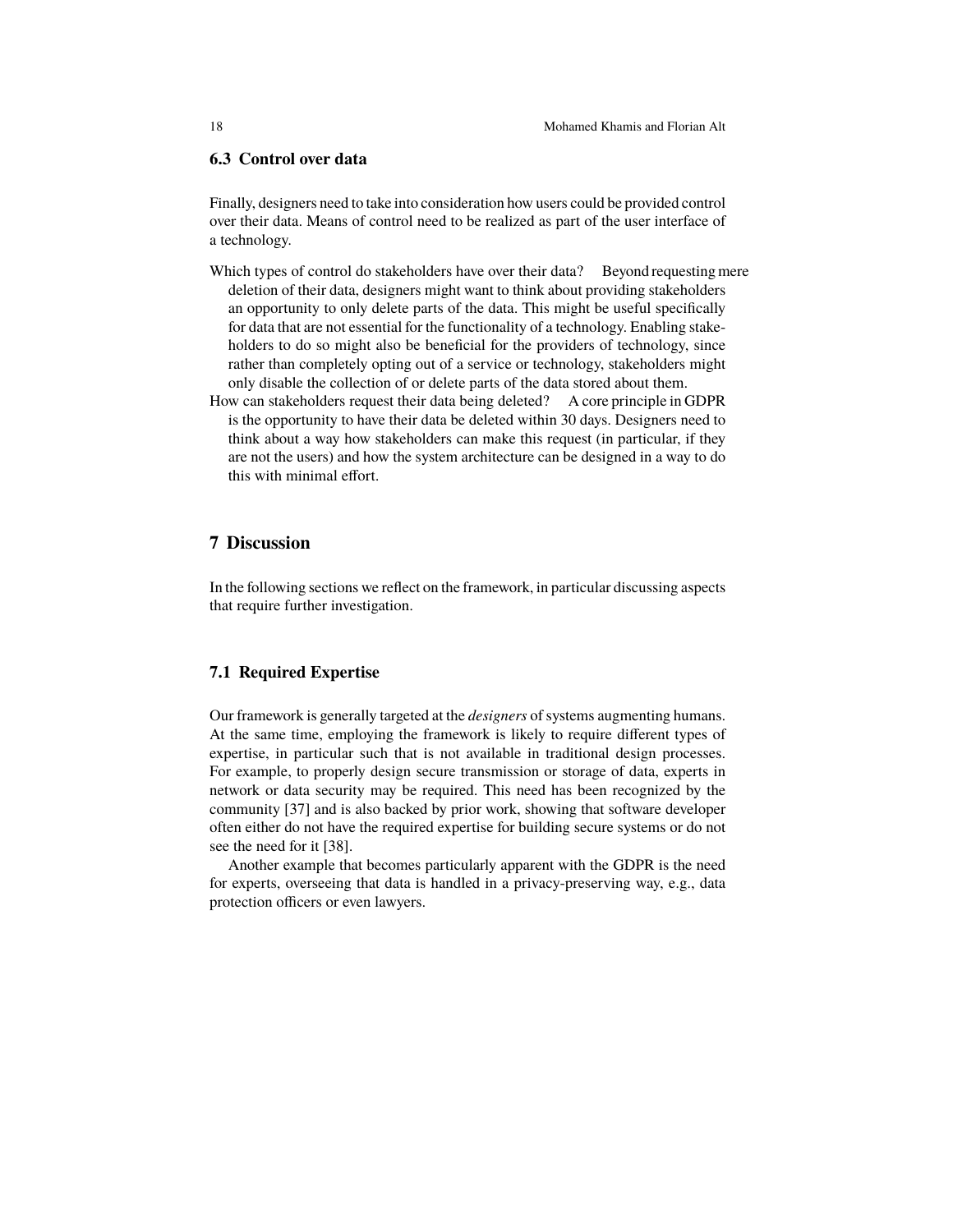#### **7.2 Interplay With Commercial Interest**

Another aspect that would be interesting to explore is how our framework interplays with commercial interests. This is particularly important in times, where data is an important currency. Many business models today are based on access and control over user data. As an ever-increasing amount of sensitive data is being used, companies may need to rethink their business models in such a way that these comply with the suggestions put forth by this framework. For example, companies may want to return to traditional pay-per-use or subscription-based business models.

# **7.3 Need for End User Involvement**

Many of the aspects identified in our framework can be addressed by experts, e.g., implementing encryption to ensure secure data transmission. At the same time, there are several aspects that may require the design of novel approaches and, subsequently, the involvement of end users to test these approaches. This is particularly true for aspects that concern the user interface of human augmentation technologies. For example, there is no standard way of communicating to people that data about them is being collected. This strongly depends on the technology and its output modalities. If the device has a display, it could be used to design an appropriate visualization to communicate to users that data is being collected. In other cases, this need might even require adding additional output technologies, such as an LED, that were previously not part of the product. In order to find out how to best design such novel approaches, designers may need to involve end users and conduct user studies to find out how to optimally design for a certain aspect.

### **7.4 Influence Beyond the Design Phase**

Considering our framework may have consequence beyond the design process. For example, the way in which a company decides to implement ways for users to have control over their data or to request their data being deleted, may require thinking about a support infrastructure or even create the need to hire people that deal with such requests. This might ultimately influence also the business model.

# **8 Conclusion**

In this chapter we introduced a framework for privacy and security, meant to guides the design of technologies augmenting humans' perception and cognition. The framework was derived from work presented in the chapters of the book.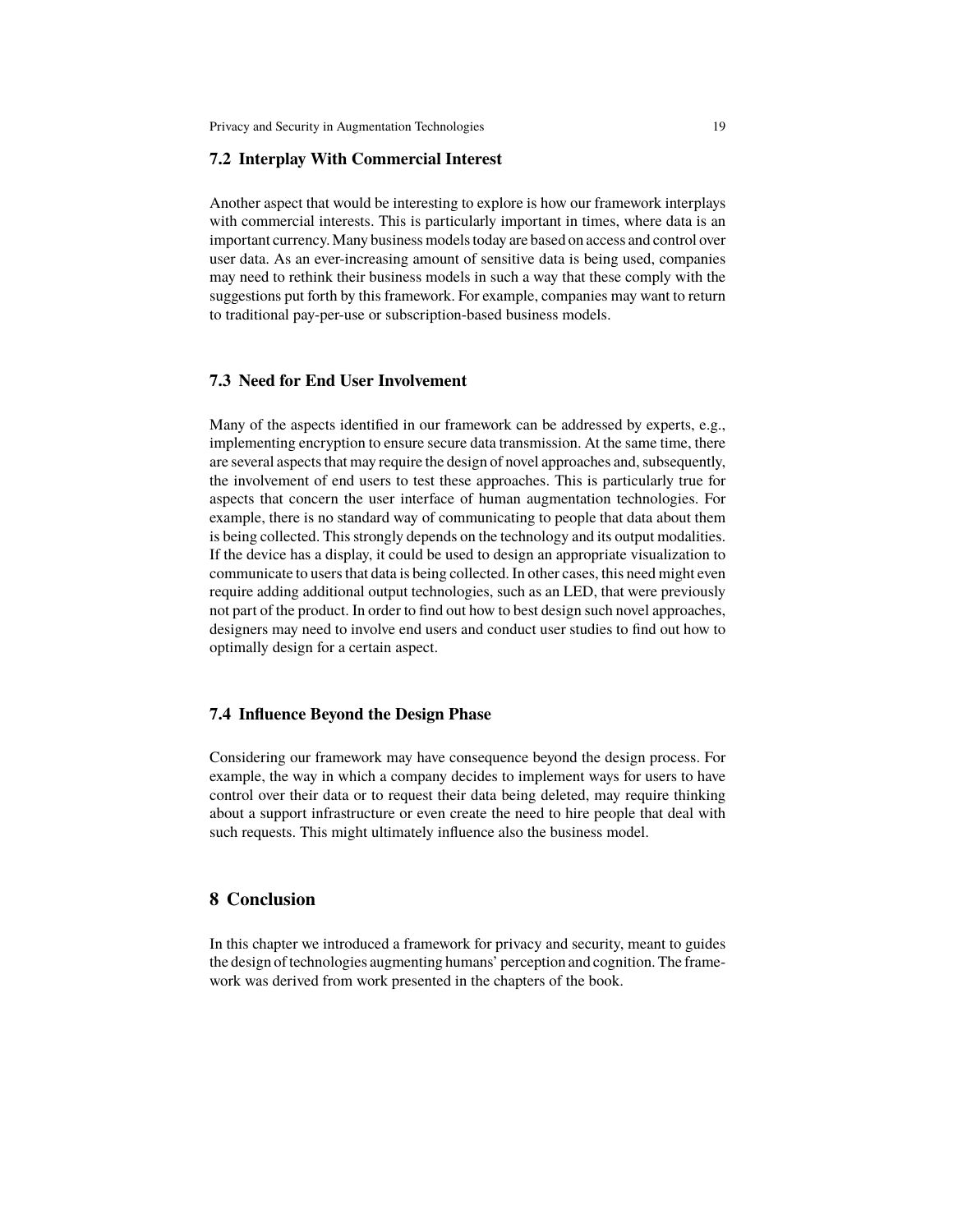We first identified the implication of novel technologies on privacy, security and safety. We found the understanding of consequences of data sharing, control of the data, novel attack channels, the opportunity to leverage such technologies for malicious purposes, data manipulation and safety to be critical aspects.

The analysis also revealed a need for more research. In particular, future work needs to obtain a better understanding of what can be learned from the stakeholders' data obtained from technologies meant to augment humans' perception and cognition; researchers need to think about how informed consent could be obtained from the stakeholders, both regarding the use of their data as well as regarding user actions; and researchers could focus on understanding how augmentations could be used maliciously and how to mitigate such cases.

Finally, our framework provides three sets of questions that guide the design of secure and privacy-preserving designs of novelx augmentation technologies. Specifically, designers need to carefully consider how they handle data (collecting, processing, storing, sharing), how stakeholders could be made aware of the implications of using the technology and how they could provide consent, and how they can be provided control over their data.

For the future we intend to evaluate the framework with researchers working on augmentation technologies. In particular, we plan to interview them on how the framework helped them in creating concepts, developing a system architecture, and designing their user interfaces.

### **References**

- 1. K. Wolf, A. Schmidt, A. Bexheti, M. Langheinrich, IEEE Pervasive Computing **13**(3), 8 (2014). DOI 10.1109/MPRV.2014.53
- VR SYSTEMS OCULUS RIFT, HTC VIVE MAY BE VULNERABLE TO hacks. https://www.cnet.com/news/hack-a-vr-system-lead-a-player-astrayyes-say-researchers/ (2018). Last accessed 29. April 2019
- 3. M. Korolov. Army reveals OpenSim's top security risks. https: //www.hypergridbusiness.com/2016/10/army-reveals-opensims-top-securityrisks/ (2016). Last accessed 29. April 2019
- 4. J. Andress, *The basics of information security: understanding the fundamentals of InfoSec in theory and practice* (Syngress, 2014)
- 5. S. Schneegass, F. Steimle, A. Bulling, F. Alt, A. Schmidt, in *Proceedings of the 2014 ACM International Joint Conference on Pervasive and Ubiquitous Computing* (ACM, New York, NY, USA, 2014), UbiComp '14, pp. 775–786. DOI <sup>10</sup>.1145/2632048.2636090. URL http://www.florian-alt.org/unibw/wp-content/ publications/schneegass2014ubicomp.pdf. Schneegass2014ubicomp
- 6. Y. Abdelrahman, M. Khamis, S. Schneegass, F. Alt, in *Proceedings of the 35th Annual ACM Conference on Human Factors in Computing Systems* (ACM, New York, NY, USA, 2017), CHI '17. DOI 10.1145/3025453.3025461. URL  $\text{HTTP: //DX.D0I.ORG/10.1145/}$ <sup>3025453</sup>.<sup>3025461</sup> 7. M. Harbach, E. Von Zezschwitz, A. Fichtner, A. De Luca, M. Smith, in *Proceedings*
- *of the Tenth USENIX Conference on Usable Privacy and Security* (USENIX Associa-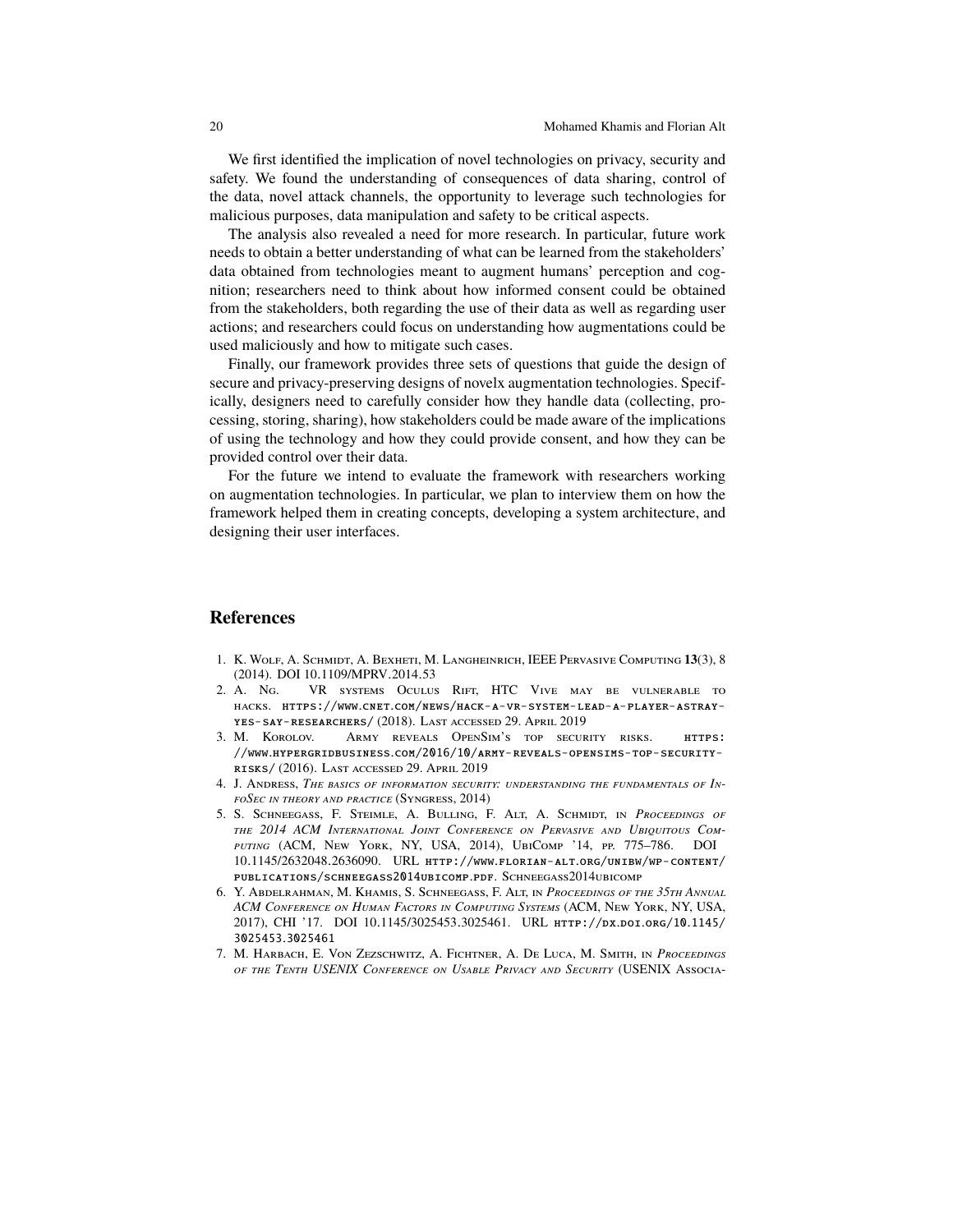tion, Berkeley, CA, USA, 2014), SOUPS'14, pp. 213–230. URL http://dl.acm.org/ citation.cfm?id=3235838.<sup>3235857</sup>

- 8. E. W. Cyberuk 2017: People the strongest link. Webpage (2017). URL https: //www.ncsc.gov.uk/blog-post/cyberuk-2017-people-strongest-link. Retrieved April 25, 2019
- 9. A. Adams, M.A. Sasse, Commun. ACM **<sup>42</sup>**(12), 40 (1999). DOI 10.1145/322796.322806. URL http://doi.acm.org/10.1145/322796.<sup>322806</sup>
- 10. A. Whitten, J.D. Tygar, in *Proceedings of the 8th Conference on USENIX Security Symposium - Volume 8* (USENIX Association, Berkeley, CA, USA, 1999), SSYM'99, pp. 14–14. URL http://dl.acm.org/citation.cfm?id=1251421.<sup>1251435</sup>
- 11. K.P. Yee, in *Security and Usability: Designing Secure Systems that People Can Use*, ed. by S. Garfinkel, L. Cranor (O'Reilly Media, Champaign, IL 61820, USA, 2005), chap. 13, pp. 253–280
- 12. J. Nielsen, in *Proceedings of the SIGCHI Conference on Human Factors in Computing Systems* (ACM, New York, NY, USA, 1994), CHI '94, pp. 152–158. DOI <sup>10</sup>.1145/191666.191729. URL http://doi.acm.org/10.1145/191666.<sup>191729</sup>
- 13. R. West, Commun. ACM **<sup>51</sup>**(4), 34âĂŞ40 (2008). DOI 10.1145/1330311.1330320. URL https://doi.org/10.1145/1330311.<sup>1330320</sup>
- 14. J. Sunshine, S. Egelman, H. Almuhimedi, N. Atri, L.F. Cranor, in *Proceedings of the 18th Conference on USENIX Security Symposium* (USENIX Association, USA, 2009), SSYM'09, pp. 399–416
- 15. M. Langheinrich, in *Proceedings of the 3rd International Conference on Ubiquitous Computing* (Springer-Verlag, Berlin, Heidelberg, 2001), UbiComp '01, pp. 273–291. URL http://dl.acm.org/citation.cfm?id=647987.<sup>741336</sup>
- 16. C. Katsini, Y. Abdrabou, G. Raptis, M. Khamis, F. Alt, in *Proceedings of the 38th Annual ACM Conference on Human Factors in Computing Systems* (ACM, New York, NY, USA, 2020), CHI '20. DOI 10.1145/3313831.3376840. URL HTTP://DX.DOI.ORG/ <sup>10</sup>.1145/3313831.<sup>3376840</sup>
- 17. J. Steil, I. Hagestedt, M.X. Huang, A. Bulling, in *Proceedings of the 11th ACM Symposium on Eye Tracking Research & Applications* (ACM, New York, NY, USA, 2019), ETRA '19, pp. 27:1–27:9. DOI 10.1145/3314111.3319915. URL http://doi.acm.org/10.1145/ <sup>3314111</sup>.<sup>3319915</sup>
- 18. P. Elagroudy, M. Khamis, F. Mathis, D. Irmscher, A. Bulling, A. Schmidt, in *Extended Abstracts of the 2019 CHI Conference on Human Factors in Computing Systems* (ACM, New York, NY, USA, 2019), CHI EA '19, pp. LBW0244:1–LBW0244:6. DOI 10.1145/ <sup>3290607</sup>.3313052. URL http://doi.acm.org/10.1145/3290607.<sup>3313052</sup>
- 19. J. Steil, M. Koelle, W. Heuten, S. Boll, A. Bulling, in *Proceedings of the 11th ACM Symposium on Eye Tracking Research & Applications* (ACM, New York, NY, USA, 2019), ETRA '19, pp. 26:1–26:10. DOI 10.1145/3314111.3319913. URL http://doi.acm.org/ <sup>10</sup>.1145/3314111.<sup>3319913</sup>
- 20. M. Korayem, R. Templeman, D. Chen, D. Crandall, A. Kapadia, in *Proceedings of the 2016 CHI Conference on Human Factors in Computing Systems* (ACM, New York, NY, USA, 2016), CHI '16, pp. 4309–4314. DOI 10.1145/2858036.2858417. URL http: //doi.acm.org/10.1145/2858036.<sup>2858417</sup>
- 21. M. Eiband, M. Khamis, E. von Zezschwitz, H. Hussmann, F. Alt, in *Proceedings of the 35th Annual ACM Conference on Human Factors in Computing Systems* (ACM, New York, NY, USA, 2017), CHI '17. DOI 10.1145/3025453.3025636. URL  $nrrr://px.pot.org/c}$ <sup>10</sup>.1145/3025453.<sup>3025636</sup>
- 22. Y. Li, N. Vishwamitra, B.P. Knijnenburg, H. Hu, K. Caine, Proc. ACM Hum.-Comput. Interact. **<sup>1</sup>**(CSCW), 67:1 (2017). DOI 10.1145/3134702. URL http://doi.acm.org/ <sup>10</sup>.1145/3134702
- 23. E. Thomaz, A. Parnami, J. Bidwell, I. Essa, G.D. Abowd, in *Proceedings of the 2013 ACM International Joint Conference on Pervasive and Ubiquitous Computing* (ACM, New York, NY, USA, 2013), UbiComp '13, pp. 739–748. DOI 10.1145/2493432.2493509. URL http://doi.acm.org/10.1145/2493432.<sup>2493509</sup>